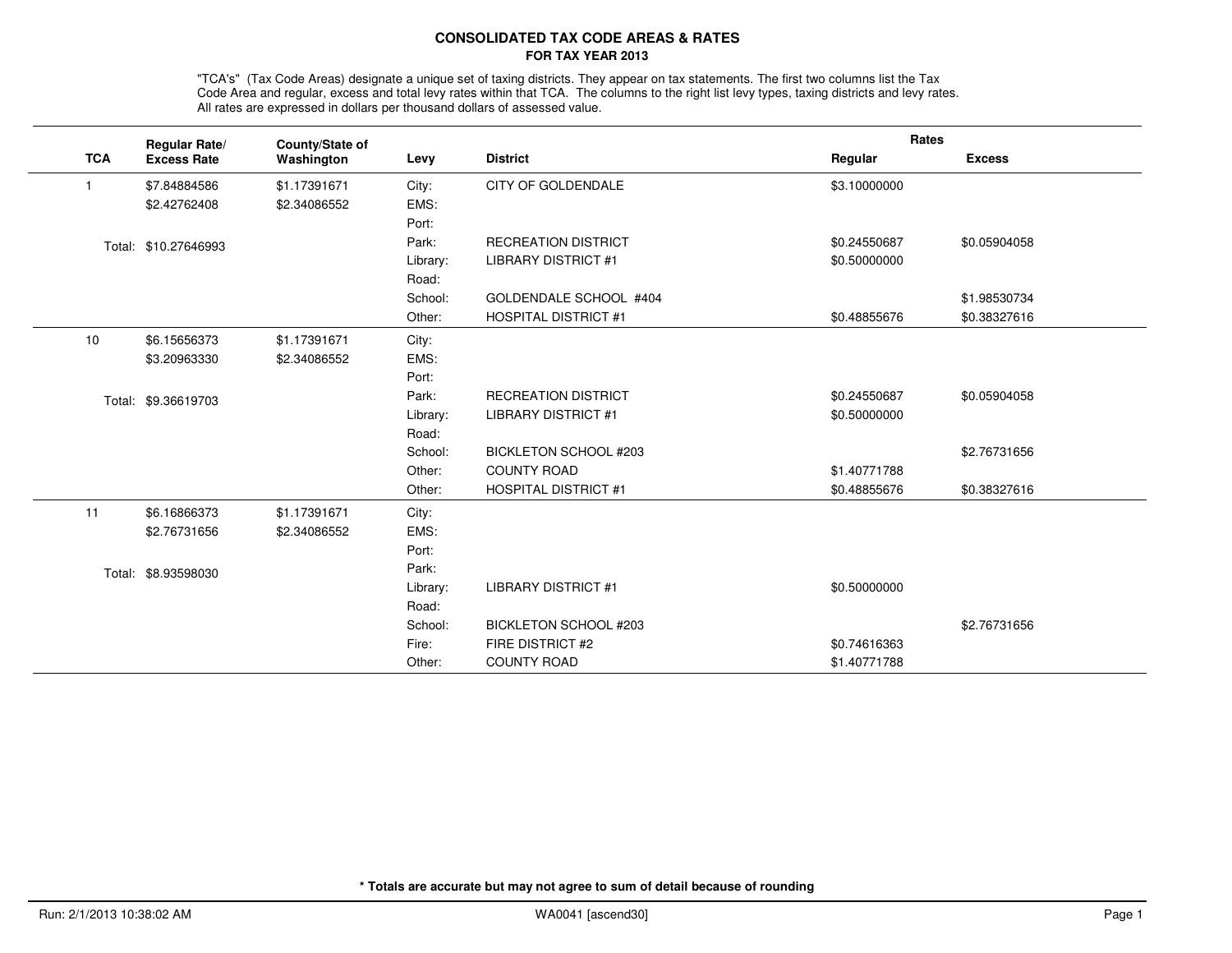|            | Regular Rate/       | County/State of |                   |                             | Rates        |               |
|------------|---------------------|-----------------|-------------------|-----------------------------|--------------|---------------|
| <b>TCA</b> | <b>Excess Rate</b>  | Washington      | Levy              | <b>District</b>             | Regular      | <b>Excess</b> |
| 115        | \$6.47408122        | \$1.17391671    | City:             |                             |              |               |
|            | \$1.86610105        | \$2.34086552    | EMS:              |                             |              |               |
|            |                     |                 | Port:             |                             |              |               |
|            | Total: \$8.34018227 |                 | Park:             |                             |              |               |
|            |                     |                 | Library:          | <b>LIBRARY DISTRICT #1</b>  | \$0.50000000 |               |
|            |                     |                 | Road:             |                             |              |               |
|            |                     |                 | School:           | CENTERVILLE SCHOOL #215     |              | \$1.48282489  |
|            |                     |                 | Fire:             | FIRE DISTRICT #5            | \$0.54354786 |               |
|            |                     |                 | Other:            | <b>CEMETERY DISTRICT #2</b> | \$0.01947650 |               |
|            |                     |                 | Other:            | <b>COUNTY ROAD</b>          | \$1.40771788 |               |
|            |                     |                 | Other:            | <b>HOSPITAL DISTRICT #1</b> | \$0.48855676 | \$0.38327616  |
| 12         | \$6.08993010        | \$1.17391671    | City:             |                             |              |               |
|            | \$2.76731656        | \$2.34086552    | EMS:              |                             |              |               |
|            |                     |                 | Port:             |                             |              |               |
|            | Total: \$8.85724666 |                 | Park:             |                             |              |               |
|            |                     |                 | Library:          | <b>LIBRARY DISTRICT #1</b>  | \$0.50000000 |               |
|            |                     |                 | Road:             |                             |              |               |
|            |                     |                 | School:           | BICKLETON SCHOOL #203       |              | \$2.76731656  |
|            |                     |                 | Fire:             | FIRE DISTRICT #9            | \$0.66743000 |               |
|            |                     |                 | Other:            | <b>COUNTY ROAD</b>          | \$1.40771788 |               |
| 13         | \$5.75501390        | \$1.17391671    | City:             |                             |              |               |
|            | \$2.76731656        | \$2.34086552    | EMS:              |                             |              |               |
|            |                     |                 | Port:             |                             |              |               |
|            | Total: \$8.52233046 |                 | Park:             |                             |              |               |
|            |                     |                 | Library:<br>Road: | <b>LIBRARY DISTRICT #1</b>  | \$0.50000000 |               |
|            |                     |                 | School:           | BICKLETON SCHOOL #203       |              | \$2.76731656  |
|            |                     |                 | Fire:             | FIRE DISTRICT #10           | \$0.33251380 |               |
|            |                     |                 | Other:            | <b>COUNTY ROAD</b>          | \$1.40771788 |               |
|            |                     |                 |                   |                             |              |               |
| 134        | \$5.91105686        | \$1.17391671    | City:             |                             |              |               |
|            | \$2.36858350        | \$2.34086552    | EMS:              |                             |              |               |
|            |                     |                 | Port:<br>Park:    |                             |              |               |
|            | Total: \$8.27964036 |                 | Library:          | <b>LIBRARY DISTRICT #1</b>  | \$0.50000000 |               |
|            |                     |                 | Road:             |                             |              |               |
|            |                     |                 | School:           | GOLDENDALE SCHOOL #404      |              | \$1.98530734  |
|            |                     |                 | Other:            | <b>COUNTY ROAD</b>          | \$1.40771788 |               |
|            |                     |                 | Other:            | <b>HOSPITAL DISTRICT #1</b> | \$0.48855676 | \$0.38327616  |
|            |                     |                 |                   |                             |              |               |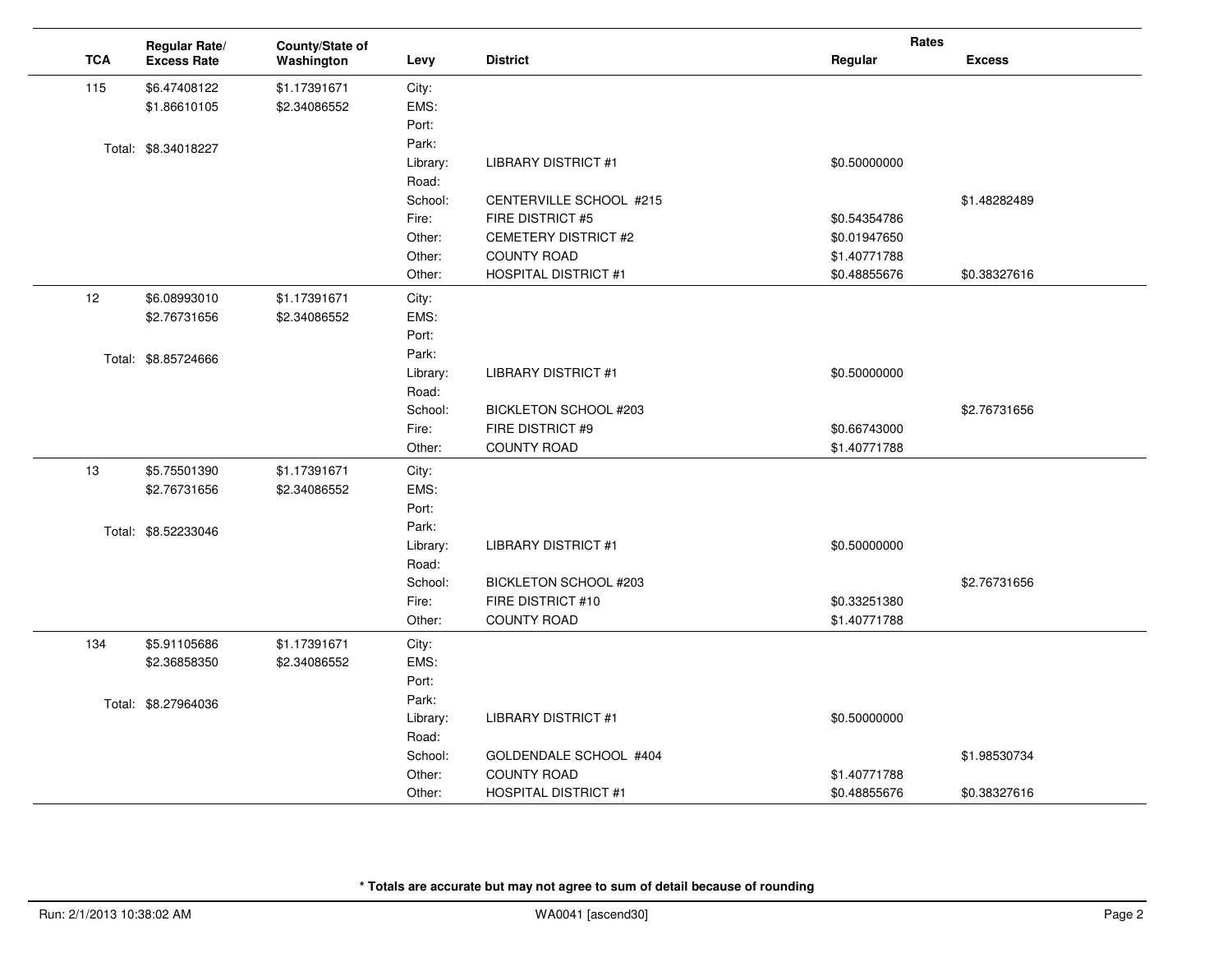|            | Regular Rate/       | County/State of |          |                             | Rates        |               |
|------------|---------------------|-----------------|----------|-----------------------------|--------------|---------------|
| <b>TCA</b> | <b>Excess Rate</b>  | Washington      | Levy     | <b>District</b>             | Regular      | <b>Excess</b> |
| 137        | \$6.61404358        | \$1.17391671    | City:    |                             |              |               |
|            | \$2.36858350        | \$2.34086552    | EMS:     |                             |              |               |
|            |                     |                 | Port:    |                             |              |               |
|            | Total: \$8.98262708 |                 | Park:    |                             |              |               |
|            |                     |                 | Library: | <b>LIBRARY DISTRICT #1</b>  | \$0.50000000 |               |
|            |                     |                 | Road:    |                             |              |               |
|            |                     |                 | School:  | GOLDENDALE SCHOOL #404      |              | \$1.98530734  |
|            |                     |                 | Fire:    | FIRE DISTRICT #7            | \$0.70298672 |               |
|            |                     |                 | Other:   | <b>COUNTY ROAD</b>          | \$1.40771788 |               |
|            |                     |                 | Other:   | <b>HOSPITAL DISTRICT #1</b> | \$0.48855676 | \$0.38327616  |
| 138        | \$6.57848686        | \$1.17391671    | City:    |                             |              |               |
|            | \$2.36858350        | \$2.34086552    | EMS:     |                             |              |               |
|            |                     |                 | Port:    |                             |              |               |
|            | Total: \$8.94707036 |                 | Park:    |                             |              |               |
|            |                     |                 | Library: | <b>LIBRARY DISTRICT #1</b>  | \$0.50000000 |               |
|            |                     |                 | Road:    |                             |              |               |
|            |                     |                 | School:  | GOLDENDALE SCHOOL #404      |              | \$1.98530734  |
|            |                     |                 | Fire:    | FIRE DISTRICT #9            | \$0.66743000 |               |
|            |                     |                 | Other:   | <b>COUNTY ROAD</b>          | \$1.40771788 |               |
|            |                     |                 | Other:   | <b>HOSPITAL DISTRICT #1</b> | \$0.48855676 | \$0.38327616  |
| 14         | \$5.93053336        | \$1.17391671    | City:    |                             |              |               |
|            | \$1.86610105        | \$2.34086552    | EMS:     |                             |              |               |
|            |                     |                 | Port:    |                             |              |               |
|            | Total: \$7.79663441 |                 | Park:    |                             |              |               |
|            |                     |                 | Library: | <b>LIBRARY DISTRICT #1</b>  | \$0.50000000 |               |
|            |                     |                 | Road:    |                             |              |               |
|            |                     |                 | School:  | CENTERVILLE SCHOOL #215     |              | \$1.48282489  |
|            |                     |                 | Other:   | CEMETERY DISTRICT #2        | \$0.01947650 |               |
|            |                     |                 | Other:   | <b>COUNTY ROAD</b>          | \$1.40771788 |               |
|            |                     |                 | Other:   | <b>HOSPITAL DISTRICT #1</b> | \$0.48855676 | \$0.38327616  |
| 15         | \$6.71958809        | \$1.17391671    | City:    |                             |              |               |
|            | \$1.92514163        | \$2.34086552    | EMS:     |                             |              |               |
|            |                     |                 | Port:    |                             |              |               |
|            | Total: \$8.64472972 |                 | Park:    | <b>RECREATION DISTRICT</b>  | \$0.24550687 | \$0.05904058  |
|            |                     |                 | Library: | <b>LIBRARY DISTRICT #1</b>  | \$0.50000000 |               |
|            |                     |                 | Road:    |                             |              |               |
|            |                     |                 | School:  | CENTERVILLE SCHOOL #215     |              | \$1.48282489  |
|            |                     |                 | Fire:    | FIRE DISTRICT #5            | \$0.54354786 |               |
|            |                     |                 | Other:   | CEMETERY DISTRICT #2        | \$0.01947650 |               |
|            |                     |                 | Other:   | <b>COUNTY ROAD</b>          | \$1.40771788 |               |
|            |                     |                 | Other:   | <b>HOSPITAL DISTRICT #1</b> | \$0.48855676 | \$0.38327616  |

 $\sim$ 

 $\overline{a}$ 

 $\overline{\phantom{a}}$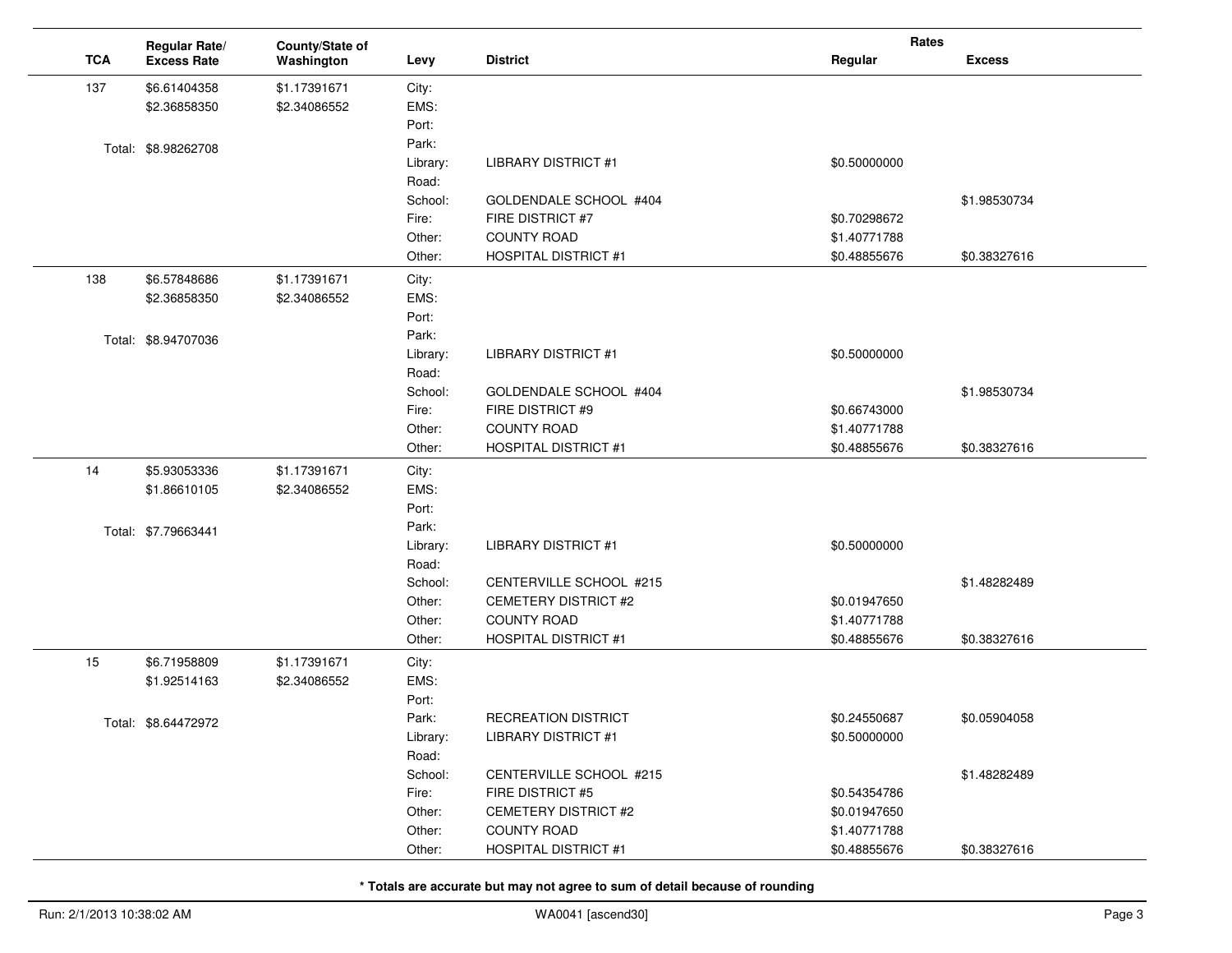|            | Regular Rate/       | County/State of |          |                             | Rates        |               |
|------------|---------------------|-----------------|----------|-----------------------------|--------------|---------------|
| <b>TCA</b> | <b>Excess Rate</b>  | Washington      | Levy     | <b>District</b>             | Regular      | <b>Excess</b> |
| 151        | \$6.34813160        | \$1.17391671    | City:    |                             |              |               |
|            | \$1.86610105        | \$2.34086552    | EMS:     |                             |              |               |
|            |                     |                 | Port:    |                             |              |               |
|            | Total: \$8.21423265 |                 | Park:    |                             |              |               |
|            |                     |                 | Library: | <b>LIBRARY DISTRICT #1</b>  | \$0.50000000 |               |
|            |                     |                 | Road:    |                             |              |               |
|            |                     |                 | School:  | CENTERVILLE SCHOOL #215     |              | \$1.48282489  |
|            |                     |                 | Fire:    | FIRE DISTRICT #14           | \$0.43707474 |               |
|            |                     |                 | Other:   | <b>COUNTY ROAD</b>          | \$1.40771788 |               |
|            |                     |                 | Other:   | <b>HOSPITAL DISTRICT #1</b> | \$0.48855676 | \$0.38327616  |
| 152        | \$6.51915705        | \$1.17391671    | City:    |                             |              |               |
|            | \$1.86610105        | \$2.34086552    | EMS:     |                             |              |               |
|            |                     |                 | Port:    | PORT DISTRICT               | \$0.17102545 |               |
|            | Total: \$8.38525810 |                 | Park:    |                             |              |               |
|            |                     |                 | Library: | <b>LIBRARY DISTRICT #1</b>  | \$0.50000000 |               |
|            |                     |                 | Road:    |                             |              |               |
|            |                     |                 | School:  | CENTERVILLE SCHOOL #215     |              | \$1.48282489  |
|            |                     |                 | Fire:    | FIRE DISTRICT #14           | \$0.43707474 |               |
|            |                     |                 | Other:   | <b>COUNTY ROAD</b>          | \$1.40771788 |               |
|            |                     |                 | Other:   | <b>HOSPITAL DISTRICT #1</b> | \$0.48855676 | \$0.38327616  |
| 153        | \$6.70645878        | \$1.17391671    | City:    |                             |              |               |
|            | \$1.48282489        | \$2.34086552    | EMS:     |                             |              |               |
|            |                     |                 | Port:    | PORT DISTRICT               | \$0.17102545 |               |
|            | Total: \$8.18928367 |                 | Park:    |                             |              |               |
|            |                     |                 | Library: | <b>LIBRARY DISTRICT #1</b>  | \$0.50000000 |               |
|            |                     |                 | Road:    |                             |              |               |
|            |                     |                 | School:  | CENTERVILLE SCHOOL #215     |              | \$1.48282489  |
|            |                     |                 | Fire:    | FIRE DISTRICT #14           | \$0.43707474 |               |
|            |                     |                 | Other:   | <b>COUNTY ROAD</b>          | \$1.40771788 |               |
|            |                     |                 | Other:   | <b>HOSPITAL DISTRICT #2</b> | \$0.67585849 |               |
| 16         | \$5.75501390        | \$1.17391671    | City:    |                             |              |               |
|            | \$2.93253324        | \$2.34086552    | EMS:     |                             |              |               |
|            |                     |                 | Port:    |                             |              |               |
|            | Total: \$8.68754714 |                 | Park:    |                             |              |               |
|            |                     |                 | Library: | <b>LIBRARY DISTRICT #1</b>  | \$0.50000000 |               |
|            |                     |                 | Road:    |                             |              |               |
|            |                     |                 | School:  | PROSSER SCHOOL #116/219     |              | \$2.93253324  |
|            |                     |                 | Fire:    | FIRE DISTRICT #10           | \$0.33251380 |               |
|            |                     |                 | Other:   | <b>COUNTY ROAD</b>          | \$1.40771788 |               |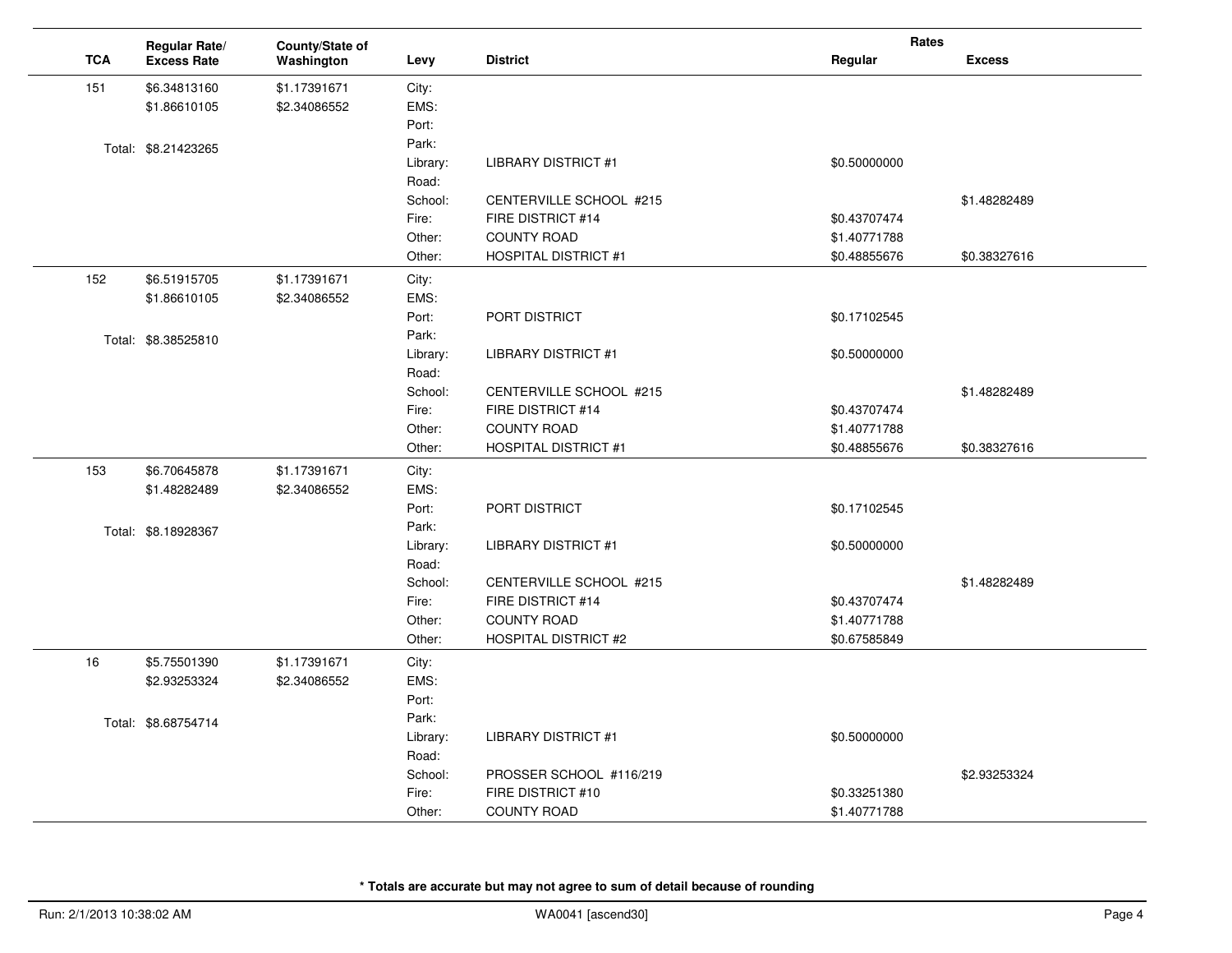|              | Regular Rate/       | County/State of |                  |                             | Rates        |               |
|--------------|---------------------|-----------------|------------------|-----------------------------|--------------|---------------|
| <b>TCA</b>   | <b>Excess Rate</b>  | Washington      | Levy             | <b>District</b>             | Regular      | <b>Excess</b> |
| 17           | \$6.26938404        | \$1.17391671    | City:            |                             |              |               |
|              | \$2.56133834        | \$2.34086552    | EMS:             |                             |              |               |
|              |                     |                 | Port:            | PORT DISTRICT               | \$0.17102545 |               |
|              | Total: \$8.83072238 |                 | Park:            |                             |              |               |
|              |                     |                 | Library:         | <b>LIBRARY DISTRICT #1</b>  | \$0.50000000 |               |
|              |                     |                 | Road:            |                             |              |               |
|              |                     |                 | School:          | TROUT LAKE SCHOOL #400      |              | \$2.56133834  |
|              |                     |                 | Other:           | <b>COUNTY ROAD</b>          | \$1.40771788 |               |
|              |                     |                 | Other:           | <b>HOSPITAL DISTRICT #2</b> | \$0.67585849 |               |
| 18           | \$6.69278336        | \$1.17391671    | City:            |                             |              |               |
|              | \$2.56133834        | \$2.34086552    | EMS:             |                             |              |               |
|              |                     |                 | Port:            | PORT DISTRICT               | \$0.17102545 |               |
|              | Total: \$9.25412170 |                 | Park:            |                             |              |               |
|              |                     |                 | Library:         | <b>LIBRARY DISTRICT #1</b>  | \$0.50000000 |               |
|              |                     |                 | Road:            |                             |              |               |
|              |                     |                 | School:          | TROUT LAKE SCHOOL #400      |              | \$2.56133834  |
|              |                     |                 | Fire:            | FIRE DISTRICT #1            | \$0.42339932 |               |
|              |                     |                 | Other:           | <b>COUNTY ROAD</b>          | \$1.40771788 |               |
|              |                     |                 | Other:           | <b>HOSPITAL DISTRICT #2</b> | \$0.67585849 |               |
| 19           | \$6.08208231        | \$1.17391671    | City:            |                             |              |               |
|              | \$2.10670217        | \$2.34086552    | EMS:             |                             |              |               |
|              |                     |                 | Port:            | PORT DISTRICT               | \$0.17102545 |               |
|              | Total: \$8.18878447 |                 | Park:            |                             |              |               |
|              |                     |                 | Library:         | <b>LIBRARY DISTRICT #1</b>  | \$0.50000000 |               |
|              |                     |                 | Road:            |                             |              |               |
|              |                     |                 | School:          | GLENWOOD SCHOOL #401        |              | \$1.72342600  |
|              |                     |                 | Other:           | <b>COUNTY ROAD</b>          | \$1.40771788 |               |
|              |                     |                 | Other:           | <b>HOSPITAL DISTRICT #1</b> | \$0.48855676 | \$0.38327616  |
| $\mathbf{2}$ | \$6.23220478        | \$1.17391671    | City:            | CITY OF WHITE SALMON        | \$1.36200000 | \$0.35380881  |
|              | \$3.06849879        | \$2.34086552    | EMS:             |                             |              |               |
|              |                     |                 | Port:            | PORT DISTRICT               | \$0.17102545 |               |
|              | Total: \$9.30070357 |                 | Park:            |                             |              |               |
|              |                     |                 | Library:         | <b>LIBRARY DISTRICT #1</b>  | \$0.50000000 |               |
|              |                     |                 | Road:<br>School: | WHITE SALMON SCHOOL #405/17 |              |               |
|              |                     |                 | Other:           | <b>CEMETERY DISTRICT #1</b> | \$0.00853862 | \$2.71468998  |
|              |                     |                 | Other:           | <b>HOSPITAL DISTRICT #2</b> | \$0.67585849 |               |
|              |                     |                 |                  |                             |              |               |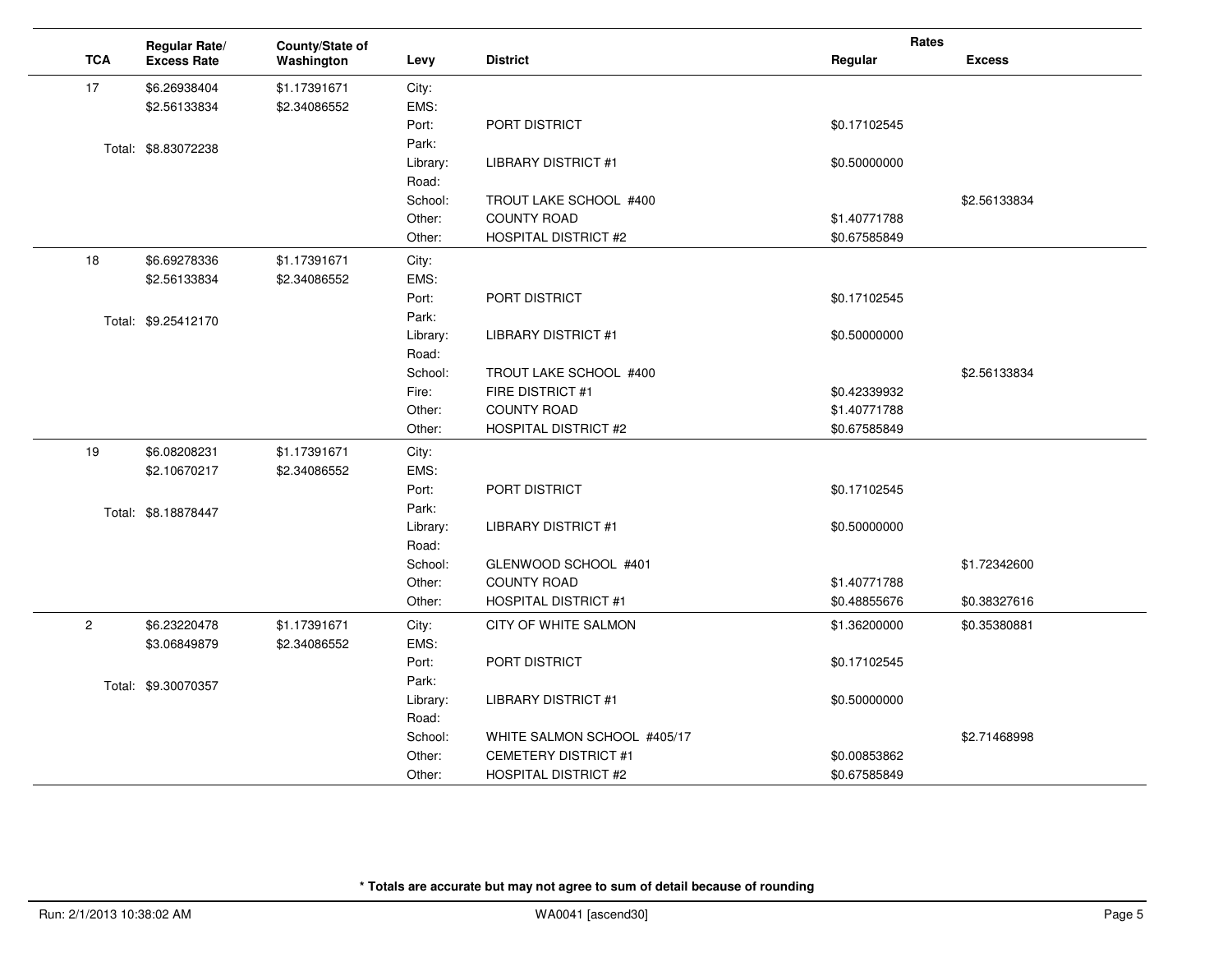|            | Regular Rate/       | County/State of |                   |                                                   | Rates        |               |
|------------|---------------------|-----------------|-------------------|---------------------------------------------------|--------------|---------------|
| <b>TCA</b> | <b>Excess Rate</b>  | Washington      | Levy              | <b>District</b>                                   | Regular      | <b>Excess</b> |
| 20         | \$6.26938404        | \$1.17391671    | City:             |                                                   |              |               |
|            | \$1.72342600        | \$2.34086552    | EMS:              |                                                   |              |               |
|            |                     |                 | Port:             | PORT DISTRICT                                     | \$0.17102545 |               |
|            | Total: \$7.99281004 |                 | Park:             |                                                   |              |               |
|            |                     |                 | Library:          | <b>LIBRARY DISTRICT #1</b>                        | \$0.50000000 |               |
|            |                     |                 | Road:             |                                                   |              |               |
|            |                     |                 | School:           | GLENWOOD SCHOOL #401                              |              | \$1.72342600  |
|            |                     |                 | Other:            | COUNTY ROAD                                       | \$1.40771788 |               |
|            |                     |                 | Other:            | <b>HOSPITAL DISTRICT #2</b>                       | \$0.67585849 |               |
| 21         | \$7.04439487        | \$1.17391671    | City:             |                                                   |              |               |
|            | \$1.72342600        | \$2.34086552    | EMS:              |                                                   |              |               |
|            |                     |                 | Port:             | PORT DISTRICT                                     | \$0.17102545 |               |
|            | Total: \$8.76782087 |                 | Park:             |                                                   |              |               |
|            |                     |                 | Library:          | LIBRARY DISTRICT #1                               | \$0.50000000 |               |
|            |                     |                 | Road:             |                                                   |              |               |
|            |                     |                 | School:           | GLENWOOD SCHOOL #401                              |              | \$1.72342600  |
|            |                     |                 | Fire:             | FIRE DISTRICT #8                                  | \$0.70007547 |               |
|            |                     |                 | Other:            | <b>CEMETERY DISTRICT #3</b>                       | \$0.07493536 |               |
|            |                     |                 | Other:            | <b>COUNTY ROAD</b>                                | \$1.40771788 |               |
|            |                     |                 | Other:            | <b>HOSPITAL DISTRICT #2</b>                       | \$0.67585849 |               |
| 22         | \$5.91105686        | \$1.17391671    | City:             |                                                   |              |               |
|            | \$2.47737625        | \$2.34086552    | EMS:              |                                                   |              |               |
|            |                     |                 | Port:             |                                                   |              |               |
|            | Total: \$8.38843311 |                 | Park:             |                                                   |              |               |
|            |                     |                 | Library:          | <b>LIBRARY DISTRICT #1</b>                        | \$0.50000000 |               |
|            |                     |                 | Road:             |                                                   |              |               |
|            |                     |                 | School:           | KLICKITAT SCHOOL #402                             |              | \$2.09410009  |
|            |                     |                 | Other:            | <b>COUNTY ROAD</b><br><b>HOSPITAL DISTRICT #1</b> | \$1.40771788 |               |
|            |                     |                 | Other:            |                                                   | \$0.48855676 | \$0.38327616  |
| 23         | \$6.08208231        | \$1.17391671    | City:             |                                                   |              |               |
|            | \$2.47737625        | \$2.34086552    | EMS:              |                                                   |              |               |
|            |                     |                 | Port:             | PORT DISTRICT                                     | \$0.17102545 |               |
|            | Total: \$8.55945856 |                 | Park:             |                                                   |              |               |
|            |                     |                 | Library:          | <b>LIBRARY DISTRICT #1</b>                        | \$0.50000000 |               |
|            |                     |                 | Road:             |                                                   |              |               |
|            |                     |                 | School:<br>Other: | KLICKITAT SCHOOL #402<br><b>COUNTY ROAD</b>       | \$1.40771788 | \$2.09410009  |
|            |                     |                 |                   | <b>HOSPITAL DISTRICT #1</b>                       | \$0.48855676 | \$0.38327616  |
|            |                     |                 | Other:            |                                                   |              |               |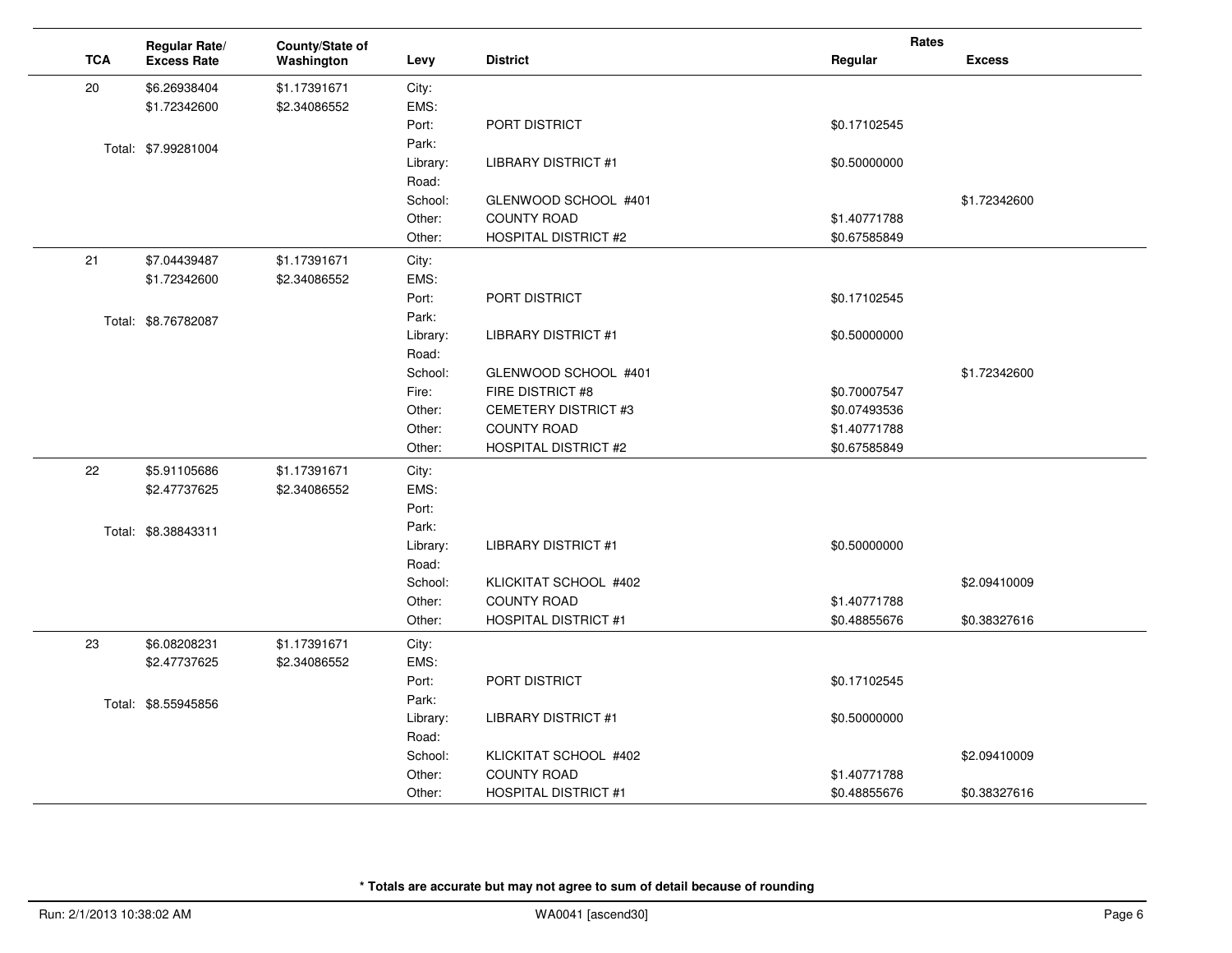|    |            | Regular Rate/       | County/State of |          |                             | Rates        |               |
|----|------------|---------------------|-----------------|----------|-----------------------------|--------------|---------------|
|    | <b>TCA</b> | <b>Excess Rate</b>  | Washington      | Levy     | <b>District</b>             | Regular      | <b>Excess</b> |
| 24 |            | \$6.68921405        | \$1.17391671    | City:    |                             |              |               |
|    |            | \$2.47737625        | \$2.34086552    | EMS:     |                             |              |               |
|    |            |                     |                 | Port:    |                             |              |               |
|    |            | Total: \$9.16659031 |                 | Park:    |                             |              |               |
|    |            |                     |                 | Library: | <b>LIBRARY DISTRICT #1</b>  | \$0.50000000 |               |
|    |            |                     |                 | Road:    |                             |              |               |
|    |            |                     |                 | School:  | KLICKITAT SCHOOL #402       |              | \$2.09410009  |
|    |            |                     |                 | Fire:    | FIRE DISTRICT #12           | \$0.77815719 |               |
|    |            |                     |                 | Other:   | <b>COUNTY ROAD</b>          | \$1.40771788 |               |
|    |            |                     |                 | Other:   | <b>HOSPITAL DISTRICT #1</b> | \$0.48855676 | \$0.38327616  |
| 25 |            | \$6.86023950        | \$1.17391671    | City:    |                             |              |               |
|    |            | \$2.47737625        | \$2.34086552    | EMS:     |                             |              |               |
|    |            |                     |                 | Port:    | PORT DISTRICT               | \$0.17102545 |               |
|    |            | Total: \$9.33761576 |                 | Park:    |                             |              |               |
|    |            |                     |                 | Library: | <b>LIBRARY DISTRICT #1</b>  | \$0.50000000 |               |
|    |            |                     |                 | Road:    |                             |              |               |
|    |            |                     |                 | School:  | KLICKITAT SCHOOL #402       |              | \$2.09410009  |
|    |            |                     |                 | Fire:    | FIRE DISTRICT #12           | \$0.77815719 |               |
|    |            |                     |                 | Other:   | <b>COUNTY ROAD</b>          | \$1.40771788 |               |
|    |            |                     |                 | Other:   | <b>HOSPITAL DISTRICT #1</b> | \$0.48855676 | \$0.38327616  |
| 26 |            | \$6.26938404        | \$1.17391671    | City:    |                             |              |               |
|    |            | \$2.09410009        | \$2.34086552    | EMS:     |                             |              |               |
|    |            |                     |                 | Port:    | PORT DISTRICT               | \$0.17102545 |               |
|    |            | Total: \$8.36348413 |                 | Park:    |                             |              |               |
|    |            |                     |                 | Library: | <b>LIBRARY DISTRICT #1</b>  | \$0.50000000 |               |
|    |            |                     |                 | Road:    |                             |              |               |
|    |            |                     |                 | School:  | KLICKITAT SCHOOL #402       |              | \$2.09410009  |
|    |            |                     |                 | Other:   | <b>COUNTY ROAD</b>          | \$1.40771788 |               |
|    |            |                     |                 | Other:   | <b>HOSPITAL DISTRICT #2</b> | \$0.67585849 |               |
| 27 |            | \$7.04754123        | \$1.17391671    | City:    |                             |              |               |
|    |            | \$2.09410009        | \$2.34086552    | EMS:     |                             |              |               |
|    |            |                     |                 | Port:    | PORT DISTRICT               | \$0.17102545 |               |
|    |            | Total: \$9.14164132 |                 | Park:    |                             |              |               |
|    |            |                     |                 | Library: | <b>LIBRARY DISTRICT #1</b>  | \$0.50000000 |               |
|    |            |                     |                 | Road:    |                             |              |               |
|    |            |                     |                 | School:  | KLICKITAT SCHOOL #402       |              | \$2.09410009  |
|    |            |                     |                 | Fire:    | FIRE DISTRICT #12           | \$0.77815719 |               |
|    |            |                     |                 | Other:   | <b>COUNTY ROAD</b>          | \$1.40771788 |               |
|    |            |                     |                 | Other:   | <b>HOSPITAL DISTRICT #2</b> | \$0.67585849 |               |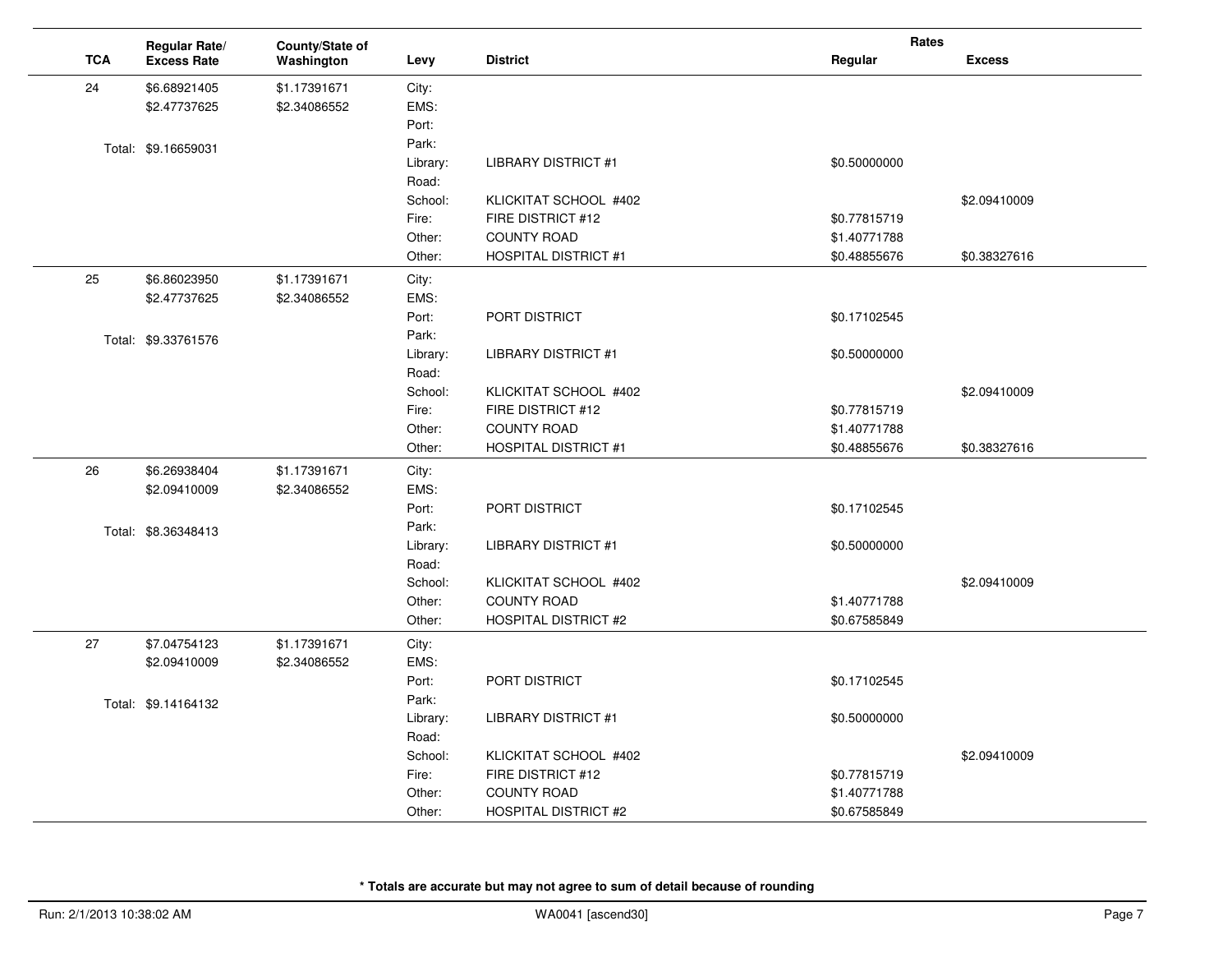|            | Regular Rate/       | County/State of |          |                             | Rates        |               |
|------------|---------------------|-----------------|----------|-----------------------------|--------------|---------------|
| <b>TCA</b> | <b>Excess Rate</b>  | Washington      | Levy     | <b>District</b>             | Regular      | <b>Excess</b> |
| 271        | \$4.51937399        | \$1.17391671    | City:    |                             |              |               |
|            | \$1.70149459        |                 | EMS:     |                             |              |               |
|            |                     |                 | Port:    | PORT DISTRICT               | \$0.17102545 |               |
|            | Total: \$6.22086857 |                 | Park:    |                             |              |               |
|            |                     |                 | Library: | <b>LIBRARY DISTRICT #1</b>  | \$0.50000000 |               |
|            |                     |                 | Road:    |                             |              |               |
|            |                     |                 | School:  | LYLE SCHOOL DISTRICT #406   |              | \$1.31821842  |
|            |                     |                 | Fire:    | FIRE DISTRICT #12           | \$0.77815719 |               |
|            |                     |                 | Other:   | <b>COUNTY ROAD</b>          | \$1.40771788 |               |
|            |                     |                 | Other:   | <b>HOSPITAL DISTRICT #1</b> | \$0.48855676 | \$0.38327616  |
| 28         | \$6.70645878        | \$1.17391671    | City:    |                             |              |               |
|            | \$2.09410009        | \$2.34086552    | EMS:     |                             |              |               |
|            |                     |                 | Port:    | PORT DISTRICT               | \$0.17102545 |               |
|            | Total: \$8.80055887 |                 | Park:    |                             |              |               |
|            |                     |                 | Library: | <b>LIBRARY DISTRICT #1</b>  | \$0.50000000 |               |
|            |                     |                 | Road:    |                             |              |               |
|            |                     |                 | School:  | KLICKITAT SCHOOL #402       |              | \$2.09410009  |
|            |                     |                 | Fire:    | FIRE DISTRICT #14           | \$0.43707474 |               |
|            |                     |                 | Other:   | <b>COUNTY ROAD</b>          | \$1.40771788 |               |
|            |                     |                 | Other:   | <b>HOSPITAL DISTRICT #2</b> | \$0.67585849 |               |
| 29         | \$6.77609564        | \$1.17391671    | City:    |                             |              |               |
|            | \$2.47737625        | \$2.34086552    | EMS:     |                             |              |               |
|            |                     |                 | Port:    | PORT DISTRICT               | \$0.17102545 |               |
|            | Total: \$9.25347190 |                 | Park:    |                             |              |               |
|            |                     |                 | Library: | <b>LIBRARY DISTRICT #1</b>  | \$0.50000000 |               |
|            |                     |                 | Road:    |                             |              |               |
|            |                     |                 | School:  | KLICKITAT SCHOOL #402       |              | \$2.09410009  |
|            |                     |                 | Fire:    | FIRE DISTRICT #15           | \$0.69401333 |               |
|            |                     |                 | Other:   | <b>COUNTY ROAD</b>          | \$1.40771788 |               |
|            |                     |                 | Other:   | <b>HOSPITAL DISTRICT #1</b> | \$0.48855676 | \$0.38327616  |
| 3          | \$6.95110877        | \$1.17391671    | City:    | <b>CITY OF BINGEN</b>       | \$2.08090398 |               |
|            | \$2.71468998        | \$2.34086552    | EMS:     |                             |              |               |
|            |                     |                 | Port:    | PORT DISTRICT               | \$0.17102545 |               |
|            | Total: \$9.66579875 |                 | Park:    |                             |              |               |
|            |                     |                 | Library: | <b>LIBRARY DISTRICT #1</b>  | \$0.50000000 |               |
|            |                     |                 | Road:    |                             |              |               |
|            |                     |                 | School:  | WHITE SALMON SCHOOL #405/17 |              | \$2.71468998  |
|            |                     |                 | Other:   | <b>CEMETERY DISTRICT #1</b> | \$0.00853862 |               |
|            |                     |                 | Other:   | <b>HOSPITAL DISTRICT #2</b> | \$0.67585849 |               |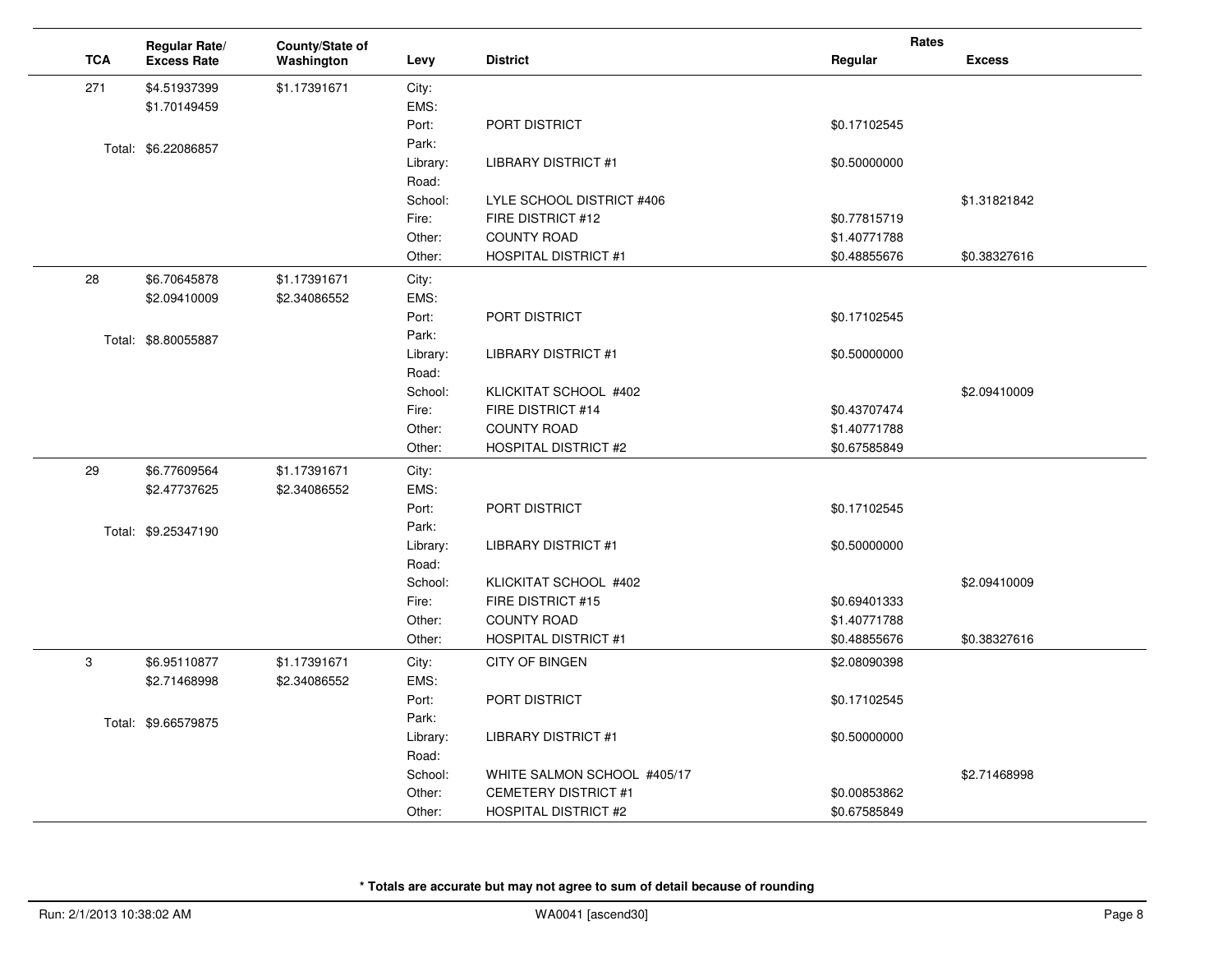|            | Regular Rate/       | County/State of |          |                             | Rates        |               |
|------------|---------------------|-----------------|----------|-----------------------------|--------------|---------------|
| <b>TCA</b> | <b>Excess Rate</b>  | Washington      | Levy     | <b>District</b>             | Regular      | <b>Excess</b> |
| 30         | \$6.16866373        | \$1.17391671    | City:    |                             |              |               |
|            | \$0.34902743        | \$2.34086552    | EMS:     |                             |              |               |
|            |                     |                 | Port:    |                             |              |               |
|            | Total: \$6.51769116 |                 | Park:    |                             |              |               |
|            |                     |                 | Library: | <b>LIBRARY DISTRICT #1</b>  | \$0.50000000 |               |
|            |                     |                 | Road:    |                             |              |               |
|            |                     |                 | School:  | ROOSEVELT SCHOOL #403       |              | \$0.34902743  |
|            |                     |                 | Fire:    | FIRE DISTRICT #2            | \$0.74616363 |               |
|            |                     |                 | Other:   | <b>COUNTY ROAD</b>          | \$1.40771788 |               |
| 31         | \$6.08993010        | \$1.17391671    | City:    |                             |              |               |
|            | \$0.34902743        | \$2.34086552    | EMS:     |                             |              |               |
|            |                     |                 | Port:    |                             |              |               |
|            | Total: \$6.43895753 |                 | Park:    |                             |              |               |
|            |                     |                 | Library: | <b>LIBRARY DISTRICT #1</b>  | \$0.50000000 |               |
|            |                     |                 | Road:    |                             |              |               |
|            |                     |                 | School:  | ROOSEVELT SCHOOL #403       |              | \$0.34902743  |
|            |                     |                 | Fire:    | FIRE DISTRICT #9            | \$0.66743000 |               |
|            |                     |                 | Other:   | <b>COUNTY ROAD</b>          | \$1.40771788 |               |
| 32         | \$6.57848686        | \$1.17391671    | City:    |                             |              |               |
|            | \$0.73230359        | \$2.34086552    | EMS:     |                             |              |               |
|            |                     |                 | Port:    |                             |              |               |
|            | Total: \$7.31079045 |                 | Park:    |                             |              |               |
|            |                     |                 | Library: | <b>LIBRARY DISTRICT #1</b>  | \$0.50000000 |               |
|            |                     |                 | Road:    |                             |              |               |
|            |                     |                 | School:  | ROOSEVELT SCHOOL #403       |              | \$0.34902743  |
|            |                     |                 | Fire:    | FIRE DISTRICT #9            | \$0.66743000 |               |
|            |                     |                 | Other:   | <b>COUNTY ROAD</b>          | \$1.40771788 |               |
|            |                     |                 | Other:   | <b>HOSPITAL DISTRICT #1</b> | \$0.48855676 | \$0.38327616  |
| 33         | \$6.87254144        | \$1.17391671    | City:    |                             |              |               |
|            | \$2.42762408        | \$2.34086552    | EMS:     |                             |              |               |
|            |                     |                 | Port:    |                             |              |               |
|            | Total: \$9.30016552 |                 | Park:    | <b>RECREATION DISTRICT</b>  | \$0.24550687 | \$0.05904058  |
|            |                     |                 | Library: | <b>LIBRARY DISTRICT #1</b>  | \$0.50000000 |               |
|            |                     |                 | Road:    |                             |              |               |
|            |                     |                 | School:  | GOLDENDALE SCHOOL #404      |              | \$1.98530734  |
|            |                     |                 | Fire:    | FIRE DISTRICT #7            | \$0.70298672 |               |
|            |                     |                 | Other:   | <b>CEMETERY DISTRICT #4</b> | \$0.01299099 |               |
|            |                     |                 | Other:   | <b>COUNTY ROAD</b>          | \$1.40771788 |               |
|            |                     |                 | Other:   | <b>HOSPITAL DISTRICT #1</b> | \$0.48855676 | \$0.38327616  |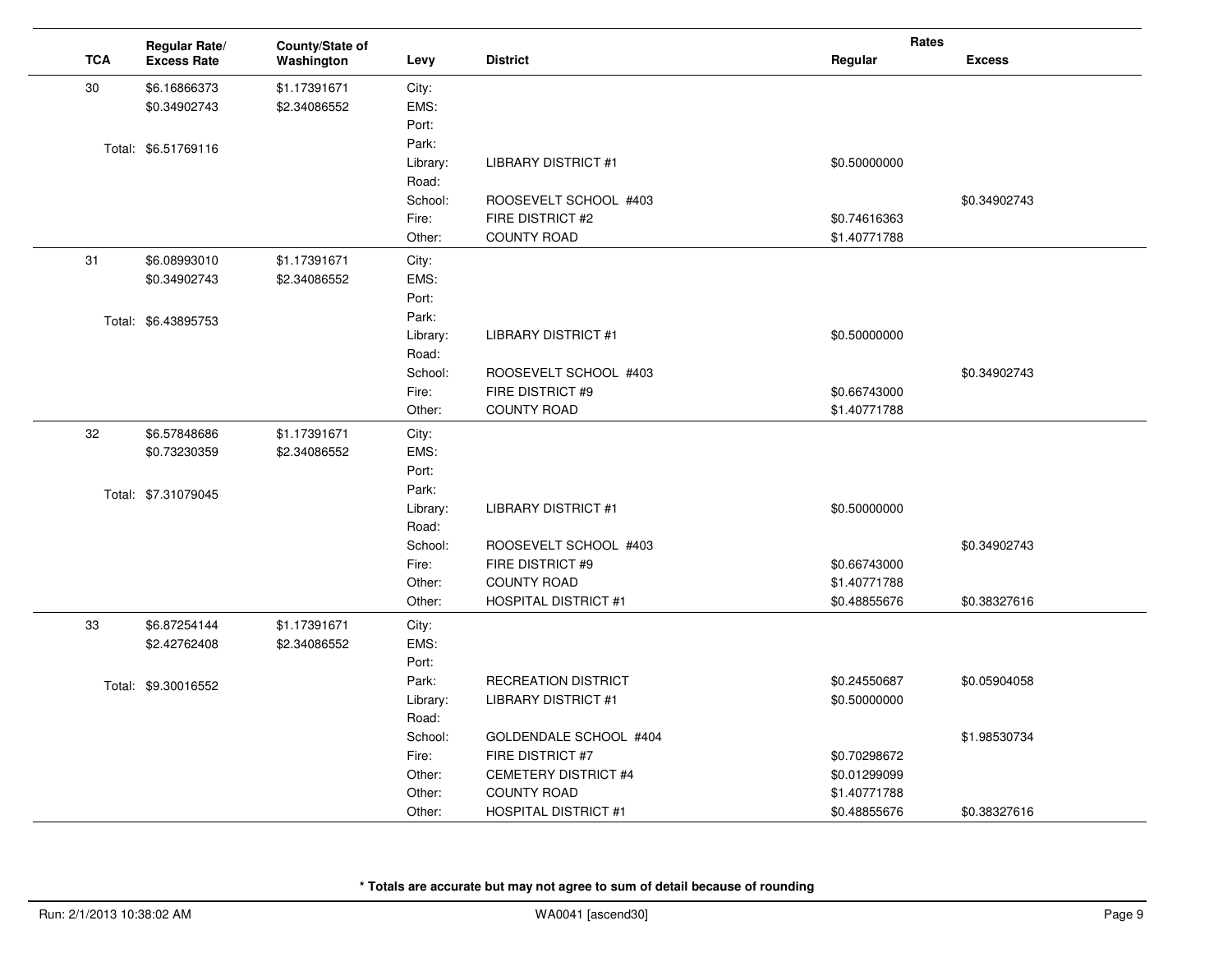|            | Regular Rate/       | County/State of |          |                             | Rates        |               |
|------------|---------------------|-----------------|----------|-----------------------------|--------------|---------------|
| <b>TCA</b> | <b>Excess Rate</b>  | Washington      | Levy     | <b>District</b>             | Regular      | <b>Excess</b> |
| 34         | \$6.15656373        | \$1.17391671    | City:    |                             |              |               |
|            | \$2.42762408        | \$2.34086552    | EMS:     |                             |              |               |
|            |                     |                 | Port:    |                             |              |               |
|            | Total: \$8.58418781 |                 | Park:    | <b>RECREATION DISTRICT</b>  | \$0.24550687 | \$0.05904058  |
|            |                     |                 | Library: | <b>LIBRARY DISTRICT #1</b>  | \$0.50000000 |               |
|            |                     |                 | Road:    |                             |              |               |
|            |                     |                 | School:  | GOLDENDALE SCHOOL #404      |              | \$1.98530734  |
|            |                     |                 | Other:   | <b>COUNTY ROAD</b>          | \$1.40771788 |               |
|            |                     |                 | Other:   | <b>HOSPITAL DISTRICT #1</b> | \$0.48855676 | \$0.38327616  |
| 35         | \$6.08208231        | \$1.17391671    | City:    |                             |              |               |
|            | \$2.36858350        | \$2.34086552    | EMS:     |                             |              |               |
|            |                     |                 | Port:    | PORT DISTRICT               | \$0.17102545 |               |
|            | Total: \$8.45066581 |                 | Park:    |                             |              |               |
|            |                     |                 | Library: | <b>LIBRARY DISTRICT #1</b>  | \$0.50000000 |               |
|            |                     |                 | Road:    |                             |              |               |
|            |                     |                 | School:  | GOLDENDALE SCHOOL #404      |              | \$1.98530734  |
|            |                     |                 | Other:   | <b>COUNTY ROAD</b>          | \$1.40771788 |               |
|            |                     |                 | Other:   | <b>HOSPITAL DISTRICT #1</b> | \$0.48855676 | \$0.38327616  |
| 36         | \$6.70011159        | \$1.17391671    | City:    |                             |              |               |
|            | \$2.42762408        | \$2.34086552    | EMS:     |                             |              |               |
|            |                     |                 | Port:    |                             |              |               |
|            | Total: \$9.12773567 |                 | Park:    | <b>RECREATION DISTRICT</b>  | \$0.24550687 | \$0.05904058  |
|            |                     |                 | Library: | LIBRARY DISTRICT #1         | \$0.50000000 |               |
|            |                     |                 | Road:    |                             |              |               |
|            |                     |                 | School:  | GOLDENDALE SCHOOL #404      |              | \$1.98530734  |
|            |                     |                 | Fire:    | FIRE DISTRICT #5            | \$0.54354786 |               |
|            |                     |                 | Other:   | <b>COUNTY ROAD</b>          | \$1.40771788 |               |
|            |                     |                 | Other:   | <b>HOSPITAL DISTRICT #1</b> | \$0.48855676 | \$0.38327616  |
| 37         | \$6.85955045        | \$1.17391671    | City:    |                             |              |               |
|            | \$2.42762408        | \$2.34086552    | EMS:     |                             |              |               |
|            |                     |                 | Port:    |                             |              |               |
|            | Total: \$9.28717453 |                 | Park:    | <b>RECREATION DISTRICT</b>  | \$0.24550687 | \$0.05904058  |
|            |                     |                 | Library: | <b>LIBRARY DISTRICT #1</b>  | \$0.50000000 |               |
|            |                     |                 | Road:    |                             |              |               |
|            |                     |                 | School:  | GOLDENDALE SCHOOL #404      |              | \$1.98530734  |
|            |                     |                 | Fire:    | FIRE DISTRICT #7            | \$0.70298672 |               |
|            |                     |                 | Other:   | <b>COUNTY ROAD</b>          | \$1.40771788 |               |
|            |                     |                 | Other:   | <b>HOSPITAL DISTRICT #1</b> | \$0.48855676 | \$0.38327616  |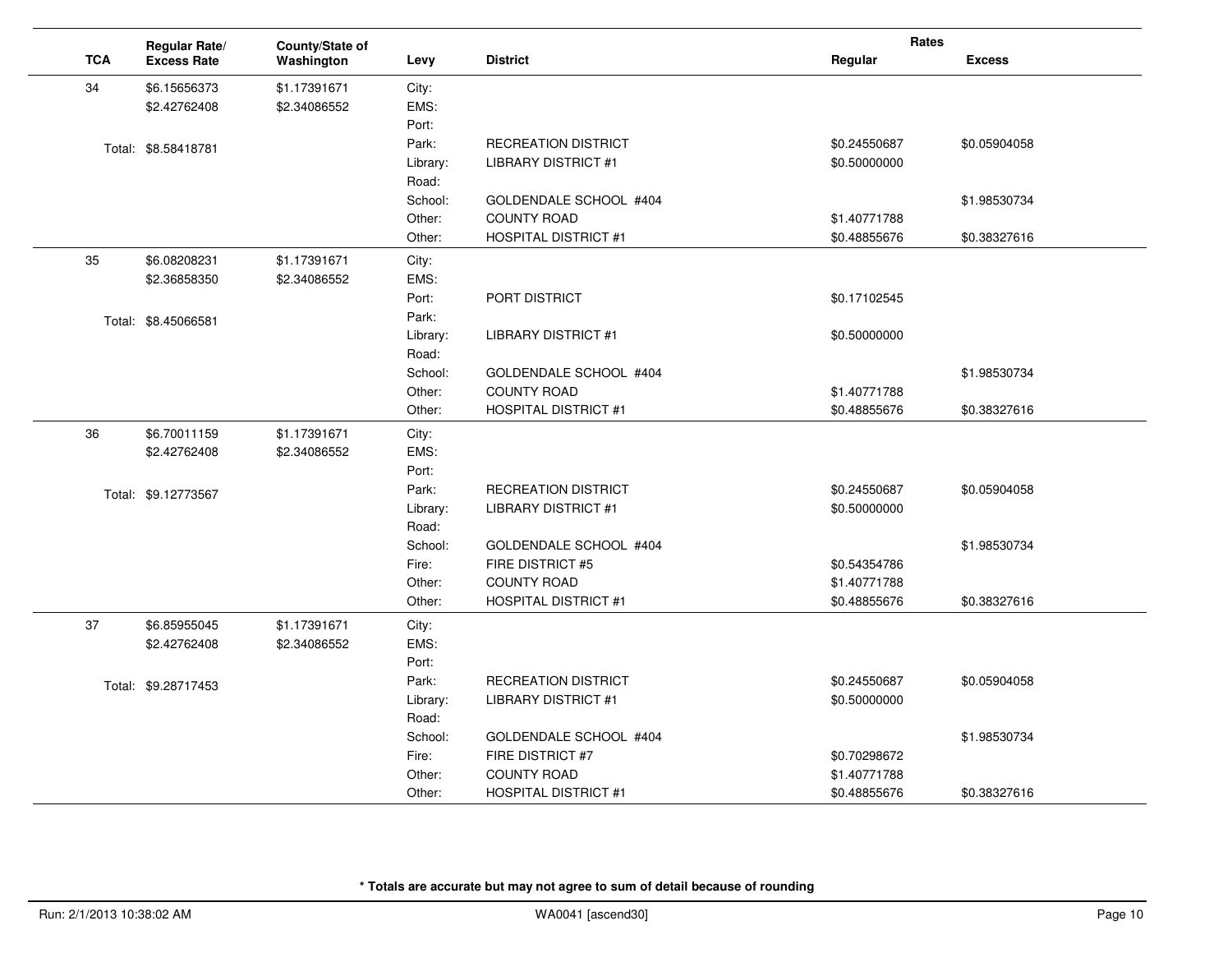|            | Regular Rate/       | County/State of |          |                             | Rates        |               |
|------------|---------------------|-----------------|----------|-----------------------------|--------------|---------------|
| <b>TCA</b> | <b>Excess Rate</b>  | Washington      | Levy     | <b>District</b>             | Regular      | <b>Excess</b> |
| 38         | \$6.82399373        | \$1.17391671    | City:    |                             |              |               |
|            | \$2.42762408        | \$2.34086552    | EMS:     |                             |              |               |
|            |                     |                 | Port:    |                             |              |               |
|            | Total: \$9.25161780 |                 | Park:    | <b>RECREATION DISTRICT</b>  | \$0.24550687 | \$0.05904058  |
|            |                     |                 | Library: | <b>LIBRARY DISTRICT #1</b>  | \$0.50000000 |               |
|            |                     |                 | Road:    |                             |              |               |
|            |                     |                 | School:  | GOLDENDALE SCHOOL #404      |              | \$1.98530734  |
|            |                     |                 | Fire:    | FIRE DISTRICT #9            | \$0.66743000 |               |
|            |                     |                 | Other:   | <b>COUNTY ROAD</b>          | \$1.40771788 |               |
|            |                     |                 | Other:   | <b>HOSPITAL DISTRICT #1</b> | \$0.48855676 | \$0.38327616  |
| 39         | \$6.08993010        | \$1.17391671    | City:    |                             |              |               |
|            | \$1.98530734        | \$2.34086552    | EMS:     |                             |              |               |
|            |                     |                 | Port:    |                             |              |               |
|            | Total: \$8.07523743 |                 | Park:    |                             |              |               |
|            |                     |                 | Library: | <b>LIBRARY DISTRICT #1</b>  | \$0.50000000 |               |
|            |                     |                 | Road:    |                             |              |               |
|            |                     |                 | School:  | GOLDENDALE SCHOOL #404      |              | \$1.98530734  |
|            |                     |                 | Fire:    | FIRE DISTRICT #9            | \$0.66743000 |               |
|            |                     |                 | Other:   | <b>COUNTY ROAD</b>          | \$1.40771788 |               |
| 40         | \$6.27792266        | \$1.17391671    | City:    |                             |              |               |
|            | \$2.71468998        | \$2.34086552    | EMS:     |                             |              |               |
|            |                     |                 | Port:    | PORT DISTRICT               | \$0.17102545 |               |
|            | Total: \$8.99261264 |                 | Park:    |                             |              |               |
|            |                     |                 | Library: | <b>LIBRARY DISTRICT #1</b>  | \$0.50000000 |               |
|            |                     |                 | Road:    |                             |              |               |
|            |                     |                 | School:  | WHITE SALMON SCHOOL #405/17 |              | \$2.71468998  |
|            |                     |                 | Other:   | <b>CEMETERY DISTRICT #1</b> | \$0.00853862 |               |
|            |                     |                 | Other:   | <b>COUNTY ROAD</b>          | \$1.40771788 |               |
|            |                     |                 | Other:   | <b>HOSPITAL DISTRICT #2</b> | \$0.67585849 |               |
| 41         | \$7.05202781        | \$1.17391671    | City:    |                             |              |               |
|            | \$2.71468998        | \$2.34086552    | EMS:     |                             |              |               |
|            |                     |                 | Port:    | PORT DISTRICT               | \$0.17102545 |               |
|            | Total: \$9.76671779 |                 | Park:    |                             |              |               |
|            |                     |                 | Library: | <b>LIBRARY DISTRICT #1</b>  | \$0.50000000 |               |
|            |                     |                 | Road:    |                             |              |               |
|            |                     |                 | School:  | WHITE SALMON SCHOOL #405/17 |              | \$2.71468998  |
|            |                     |                 | Fire:    | FIRE DISTRICT #3            | \$0.77410515 |               |
|            |                     |                 | Other:   | <b>CEMETERY DISTRICT #1</b> | \$0.00853862 |               |
|            |                     |                 | Other:   | <b>COUNTY ROAD</b>          | \$1.40771788 |               |
|            |                     |                 | Other:   | <b>HOSPITAL DISTRICT #2</b> | \$0.67585849 |               |

 $\sim$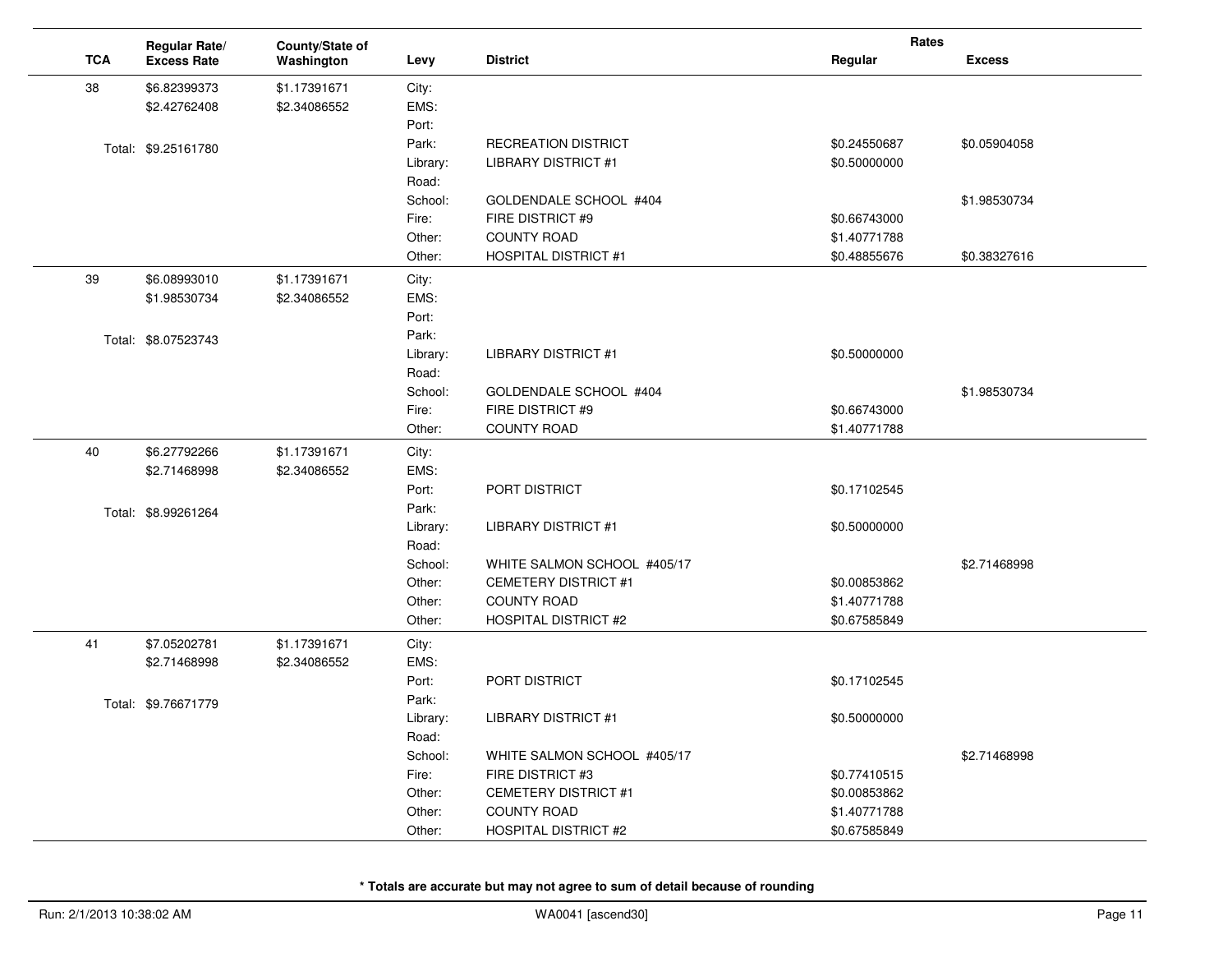|            | Regular Rate/       | County/State of |          |                             | Rates        |               |
|------------|---------------------|-----------------|----------|-----------------------------|--------------|---------------|
| <b>TCA</b> | <b>Excess Rate</b>  | Washington      | Levy     | <b>District</b>             | Regular      | <b>Excess</b> |
| 42         | \$7.00912605        | \$1.17391671    | City:    |                             |              |               |
|            | \$2.71468998        | \$2.34086552    | EMS:     |                             |              |               |
|            |                     |                 | Port:    | PORT DISTRICT               | \$0.17102545 |               |
|            | Total: \$9.72381603 |                 | Park:    |                             |              |               |
|            |                     |                 | Library: | <b>LIBRARY DISTRICT #1</b>  | \$0.50000000 |               |
|            |                     |                 | Road:    |                             |              |               |
|            |                     |                 | School:  | WHITE SALMON SCHOOL #405/17 |              | \$2.71468998  |
|            |                     |                 | Fire:    | FIRE DISTRICT #4            | \$0.73120339 |               |
|            |                     |                 | Other:   | <b>CEMETERY DISTRICT #1</b> | \$0.00853862 |               |
|            |                     |                 | Other:   | <b>COUNTY ROAD</b>          | \$1.40771788 |               |
|            |                     |                 | Other:   | <b>HOSPITAL DISTRICT #2</b> | \$0.67585849 |               |
| 43         | \$6.86182616        | \$1.17391671    | City:    |                             |              |               |
|            | \$2.71468998        | \$2.34086552    | EMS:     |                             |              |               |
|            |                     |                 | Port:    | PORT DISTRICT               | \$0.17102545 |               |
|            | Total: \$9.57651615 |                 | Park:    |                             |              |               |
|            |                     |                 | Library: | <b>LIBRARY DISTRICT #1</b>  | \$0.50000000 |               |
|            |                     |                 | Road:    |                             |              |               |
|            |                     |                 | School:  | WHITE SALMON SCHOOL #405/17 |              | \$2.71468998  |
|            |                     |                 | Fire:    | FIRE DISTRICT #13           | \$0.58390350 |               |
|            |                     |                 | Other:   | <b>CEMETERY DISTRICT #1</b> | \$0.00853862 |               |
|            |                     |                 | Other:   | <b>COUNTY ROAD</b>          | \$1.40771788 |               |
|            |                     |                 | Other:   | <b>HOSPITAL DISTRICT #2</b> | \$0.67585849 |               |
| 44         | \$6.08208231        | \$1.17391671    | City:    |                             |              |               |
|            | \$1.70149459        | \$2.34086552    | EMS:     |                             |              |               |
|            |                     |                 | Port:    | PORT DISTRICT               | \$0.17102545 |               |
|            | Total: \$7.78357689 |                 | Park:    |                             |              |               |
|            |                     |                 | Library: | <b>LIBRARY DISTRICT #1</b>  | \$0.50000000 |               |
|            |                     |                 | Road:    |                             |              |               |
|            |                     |                 | School:  | LYLE SCHOOL DISTRICT #406   |              | \$1.31821842  |
|            |                     |                 | Other:   | <b>COUNTY ROAD</b>          | \$1.40771788 |               |
|            |                     |                 | Other:   | <b>HOSPITAL DISTRICT #1</b> | \$0.48855676 | \$0.38327616  |
| 45         | \$6.34813160        | \$1.17391671    | City:    |                             |              |               |
|            | \$1.70149459        | \$2.34086552    | EMS:     |                             |              |               |
|            |                     |                 | Port:    |                             |              |               |
|            | Total: \$8.04962619 |                 | Park:    |                             |              |               |
|            |                     |                 | Library: | <b>LIBRARY DISTRICT #1</b>  | \$0.50000000 |               |
|            |                     |                 | Road:    |                             |              |               |
|            |                     |                 | School:  | LYLE SCHOOL DISTRICT #406   |              | \$1.31821842  |
|            |                     |                 | Fire:    | FIRE DISTRICT #14           | \$0.43707474 |               |
|            |                     |                 | Other:   | <b>COUNTY ROAD</b>          | \$1.40771788 |               |
|            |                     |                 | Other:   | <b>HOSPITAL DISTRICT #1</b> | \$0.48855676 | \$0.38327616  |

 $\sim$ 

 $\overline{a}$ 

 $\overline{\phantom{a}}$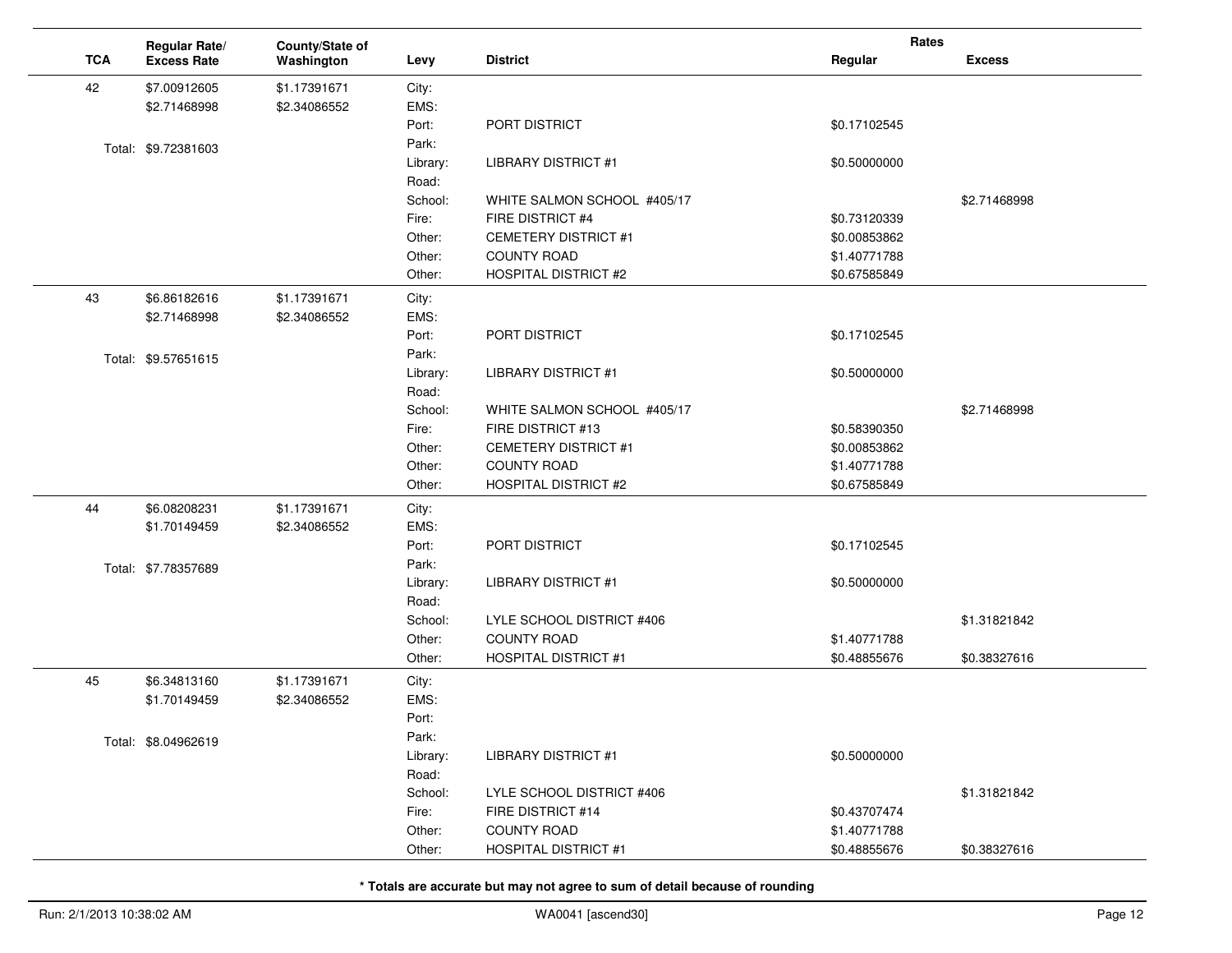|            | Regular Rate/       | County/State of |          |                             | Rates        |               |
|------------|---------------------|-----------------|----------|-----------------------------|--------------|---------------|
| <b>TCA</b> | <b>Excess Rate</b>  | Washington      | Levy     | <b>District</b>             | Regular      | <b>Excess</b> |
| 46         | \$6.26938404        | \$1.17391671    | City:    |                             |              |               |
|            | \$1.31821842        | \$2.34086552    | EMS:     |                             |              |               |
|            |                     |                 | Port:    | PORT DISTRICT               | \$0.17102545 |               |
|            | Total: \$7.58760246 |                 | Park:    |                             |              |               |
|            |                     |                 | Library: | <b>LIBRARY DISTRICT #1</b>  | \$0.50000000 |               |
|            |                     |                 | Road:    |                             |              |               |
|            |                     |                 | School:  | LYLE SCHOOL DISTRICT #406   |              | \$1.31821842  |
|            |                     |                 | Other:   | <b>COUNTY ROAD</b>          | \$1.40771788 |               |
|            |                     |                 | Other:   | <b>HOSPITAL DISTRICT #2</b> | \$0.67585849 |               |
| 47         | \$6.27792266        | \$1.17391671    | City:    |                             |              |               |
|            | \$1.31821842        | \$2.34086552    | EMS:     |                             |              |               |
|            |                     |                 | Port:    | PORT DISTRICT               | \$0.17102545 |               |
|            | Total: \$7.59614108 |                 | Park:    |                             |              |               |
|            |                     |                 | Library: | <b>LIBRARY DISTRICT #1</b>  | \$0.50000000 |               |
|            |                     |                 | Road:    |                             |              |               |
|            |                     |                 | School:  | LYLE SCHOOL DISTRICT #406   |              | \$1.31821842  |
|            |                     |                 | Other:   | <b>CEMETERY DISTRICT #1</b> | \$0.00853862 |               |
|            |                     |                 | Other:   | <b>COUNTY ROAD</b>          | \$1.40771788 |               |
|            |                     |                 | Other:   | <b>HOSPITAL DISTRICT #2</b> | \$0.67585849 |               |
| 48         | \$7.00058743        | \$1.17391671    | City:    |                             |              |               |
|            | \$1.31821842        | \$2.34086552    | EMS:     |                             |              |               |
|            |                     |                 | Port:    | PORT DISTRICT               | \$0.17102545 |               |
|            | Total: \$8.31880585 |                 | Park:    |                             |              |               |
|            |                     |                 | Library: | <b>LIBRARY DISTRICT #1</b>  | \$0.50000000 |               |
|            |                     |                 | Road:    |                             |              |               |
|            |                     |                 | School:  | LYLE SCHOOL DISTRICT #406   |              | \$1.31821842  |
|            |                     |                 | Fire:    | FIRE DISTRICT #4            | \$0.73120339 |               |
|            |                     |                 | Other:   | <b>COUNTY ROAD</b>          | \$1.40771788 |               |
|            |                     |                 | Other:   | <b>HOSPITAL DISTRICT #2</b> | \$0.67585849 |               |
| 49         | \$6.69623241        | \$1.17391671    | City:    |                             |              |               |
|            | \$1.47401683        | \$2.34086552    | EMS:     |                             |              |               |
|            |                     |                 | Port:    | PORT DISTRICT               | \$0.17102545 |               |
|            | Total: \$8.17024925 |                 | Park:    |                             |              |               |
|            |                     |                 | Library: | <b>LIBRARY DISTRICT #1</b>  | \$0.50000000 |               |
|            |                     |                 | Road:    |                             |              |               |
|            |                     |                 | School:  | LYLE SCHOOL DISTRICT #406   |              | \$1.31821842  |
|            |                     |                 | Fire:    | FIRE DISTRICT #6            | \$0.42684837 | \$0.15579841  |
|            |                     |                 | Other:   | <b>COUNTY ROAD</b>          | \$1.40771788 |               |
|            |                     |                 | Other:   | <b>HOSPITAL DISTRICT #2</b> | \$0.67585849 |               |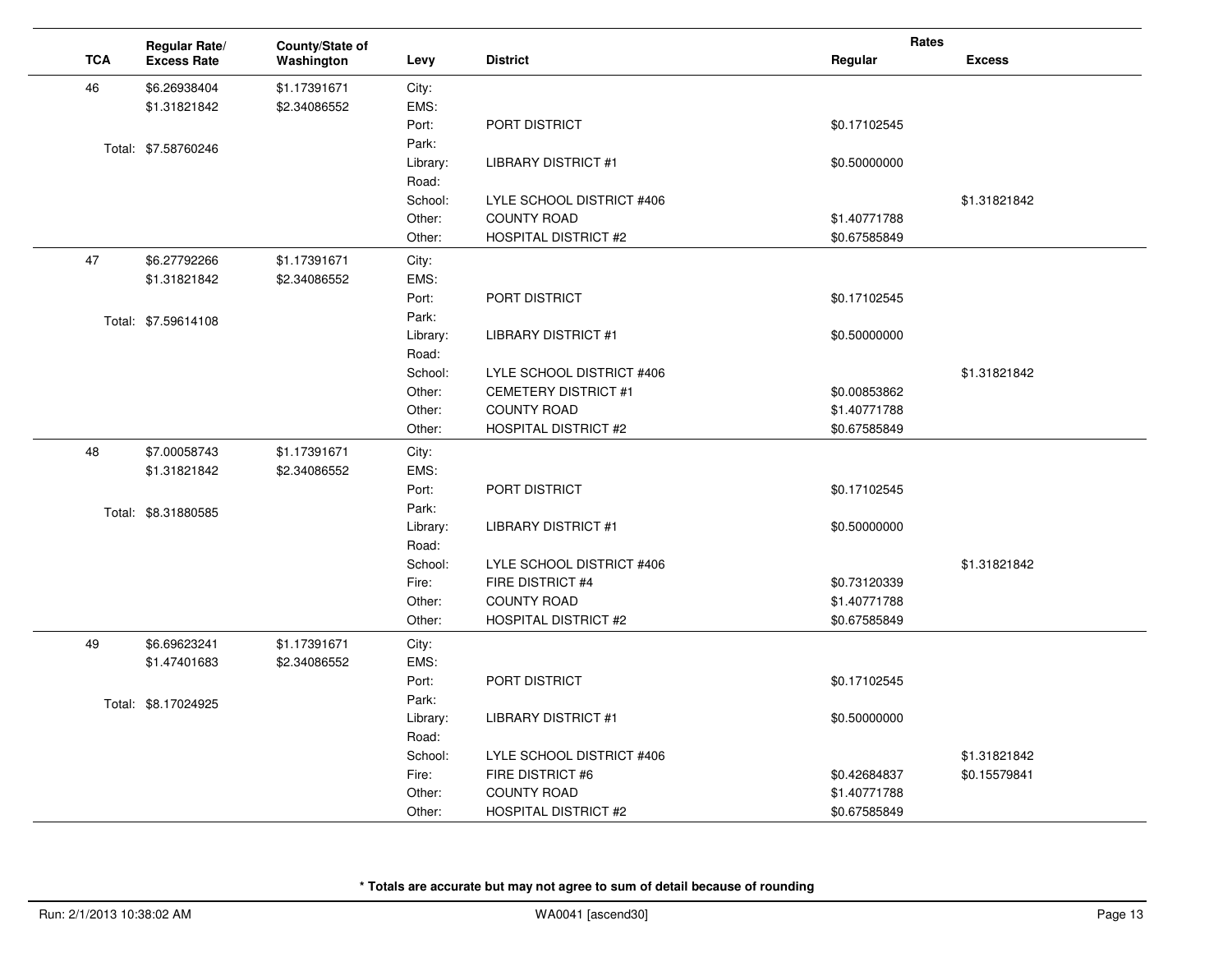|            | Regular Rate/       | County/State of |          |                             | Rates        |               |  |
|------------|---------------------|-----------------|----------|-----------------------------|--------------|---------------|--|
| <b>TCA</b> | <b>Excess Rate</b>  | Washington      | Levy     | <b>District</b>             | Regular      | <b>Excess</b> |  |
| 5          | \$5.91105686        | \$1.17391671    | City:    |                             |              |               |  |
|            | \$0.38327616        | \$2.34086552    | EMS:     |                             |              |               |  |
|            |                     |                 | Port:    |                             |              |               |  |
|            | Total: \$6.29433302 |                 | Park:    |                             |              |               |  |
|            |                     |                 | Library: | <b>LIBRARY DISTRICT #1</b>  | \$0.50000000 |               |  |
|            |                     |                 | Road:    |                             |              |               |  |
|            |                     |                 | Other:   | <b>COUNTY ROAD</b>          | \$1.40771788 |               |  |
|            |                     |                 | Other:   | <b>HOSPITAL DISTRICT #1</b> | \$0.48855676 | \$0.38327616  |  |
| 50         | \$7.04754123        | \$1.17391671    | City:    |                             |              |               |  |
|            | \$1.31821842        | \$2.34086552    | EMS:     |                             |              |               |  |
|            |                     |                 | Port:    | PORT DISTRICT               | \$0.17102545 |               |  |
|            | Total: \$8.36575966 |                 | Park:    |                             |              |               |  |
|            |                     |                 | Library: | <b>LIBRARY DISTRICT #1</b>  | \$0.50000000 |               |  |
|            |                     |                 | Road:    |                             |              |               |  |
|            |                     |                 | School:  | LYLE SCHOOL DISTRICT #406   |              | \$1.31821842  |  |
|            |                     |                 | Fire:    | FIRE DISTRICT #12           | \$0.77815719 |               |  |
|            |                     |                 | Other:   | <b>COUNTY ROAD</b>          | \$1.40771788 |               |  |
|            |                     |                 | Other:   | <b>HOSPITAL DISTRICT #2</b> | \$0.67585849 |               |  |
| 51         | \$6.85328754        | \$1.17391671    | City:    |                             |              |               |  |
|            | \$1.31821842        | \$2.34086552    | EMS:     |                             |              |               |  |
|            |                     |                 | Port:    | PORT DISTRICT               | \$0.17102545 |               |  |
|            | Total: \$8.17150597 |                 | Park:    |                             |              |               |  |
|            |                     |                 | Library: | <b>LIBRARY DISTRICT #1</b>  | \$0.50000000 |               |  |
|            |                     |                 | Road:    |                             |              |               |  |
|            |                     |                 | School:  | LYLE SCHOOL DISTRICT #406   |              | \$1.31821842  |  |
|            |                     |                 | Fire:    | FIRE DISTRICT #13           | \$0.58390350 |               |  |
|            |                     |                 | Other:   | <b>COUNTY ROAD</b>          | \$1.40771788 |               |  |
|            |                     |                 | Other:   | <b>HOSPITAL DISTRICT #2</b> | \$0.67585849 |               |  |
| 52         | \$6.70645878        | \$1.17391671    | City:    |                             |              |               |  |
|            | \$1.31821842        | \$2.34086552    | EMS:     |                             |              |               |  |
|            |                     |                 | Port:    | PORT DISTRICT               | \$0.17102545 |               |  |
|            | Total: \$8.02467720 |                 | Park:    |                             |              |               |  |
|            |                     |                 | Library: | <b>LIBRARY DISTRICT #1</b>  | \$0.50000000 |               |  |
|            |                     |                 | Road:    |                             |              |               |  |
|            |                     |                 | School:  | LYLE SCHOOL DISTRICT #406   |              | \$1.31821842  |  |
|            |                     |                 | Fire:    | FIRE DISTRICT #14           | \$0.43707474 |               |  |
|            |                     |                 | Other:   | <b>COUNTY ROAD</b>          | \$1.40771788 |               |  |
|            |                     |                 | Other:   | <b>HOSPITAL DISTRICT #2</b> | \$0.67585849 |               |  |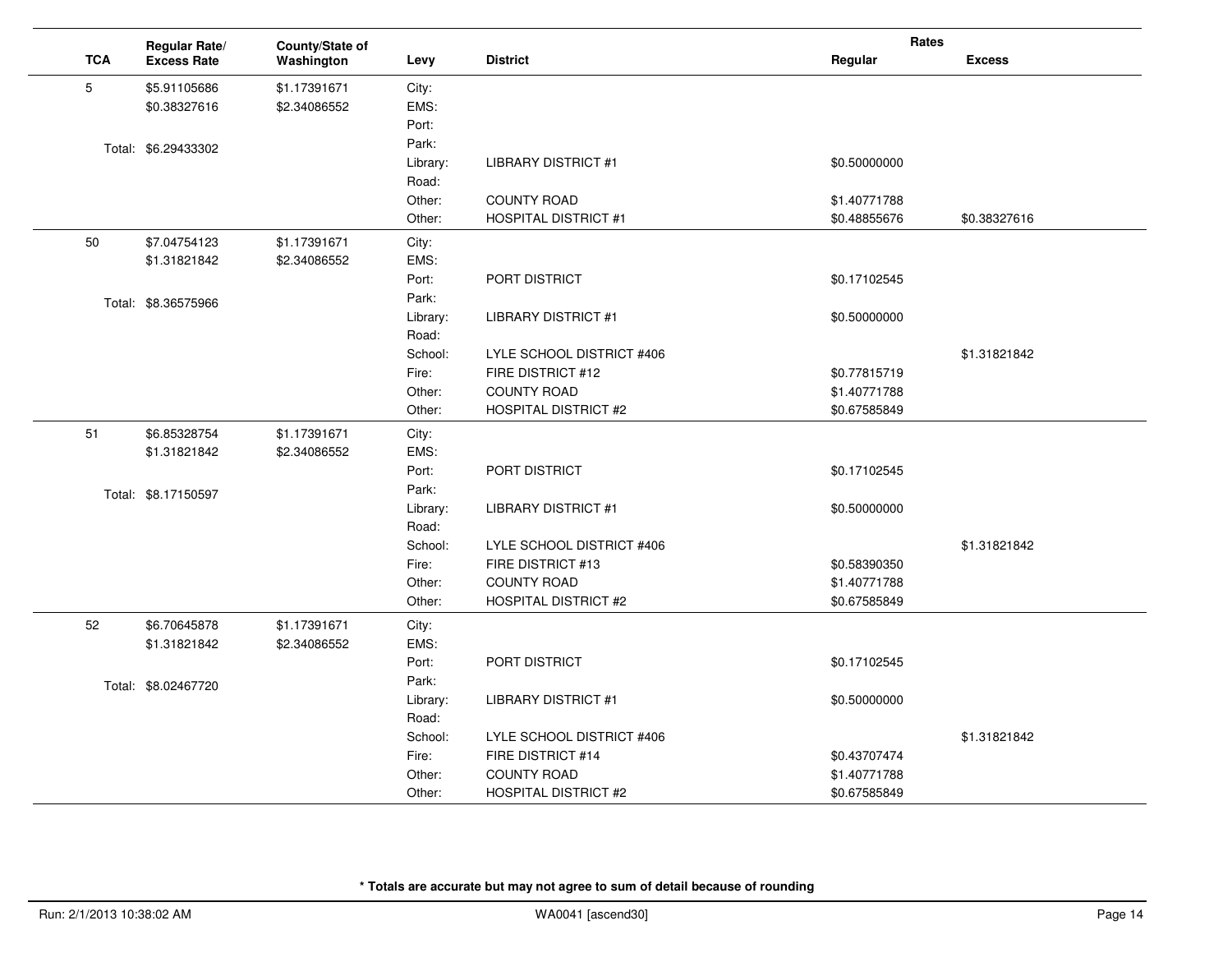|                |            | Regular Rate/       | County/State of |          |                             | Rates        |               |
|----------------|------------|---------------------|-----------------|----------|-----------------------------|--------------|---------------|
|                | <b>TCA</b> | <b>Excess Rate</b>  | Washington      | Levy     | <b>District</b>             | Regular      | <b>Excess</b> |
|                | 53         | \$6.51915705        | \$1.17391671    | City:    |                             |              |               |
|                |            | \$1.70149459        | \$2.34086552    | EMS:     |                             |              |               |
|                |            |                     |                 | Port:    | PORT DISTRICT               | \$0.17102545 |               |
|                |            | Total: \$8.22065163 |                 | Park:    |                             |              |               |
|                |            |                     |                 | Library: | <b>LIBRARY DISTRICT #1</b>  | \$0.50000000 |               |
|                |            |                     |                 | Road:    |                             |              |               |
|                |            |                     |                 | School:  | LYLE SCHOOL DISTRICT #406   |              | \$1.31821842  |
|                |            |                     |                 | Fire:    | FIRE DISTRICT #14           | \$0.43707474 |               |
|                |            |                     |                 | Other:   | <b>COUNTY ROAD</b>          | \$1.40771788 |               |
|                |            |                     |                 | Other:   | <b>HOSPITAL DISTRICT #1</b> | \$0.48855676 | \$0.38327616  |
| 6              |            | \$6.45460472        | \$1.17391671    | City:    |                             |              |               |
|                |            | \$0.38327616        | \$2.34086552    | EMS:     |                             |              |               |
|                |            |                     |                 | Port:    |                             |              |               |
|                |            | Total: \$6.83788088 |                 | Park:    |                             |              |               |
|                |            |                     |                 | Library: | <b>LIBRARY DISTRICT #1</b>  | \$0.50000000 |               |
|                |            |                     |                 | Road:    |                             |              |               |
|                |            |                     |                 | Fire:    | FIRE DISTRICT #5            | \$0.54354786 |               |
|                |            |                     |                 | Other:   | <b>COUNTY ROAD</b>          | \$1.40771788 |               |
|                |            |                     |                 | Other:   | <b>HOSPITAL DISTRICT #1</b> | \$0.48855676 | \$0.38327616  |
| $\overline{7}$ |            | \$6.79965805        | \$1.17391671    | City:    |                             |              |               |
|                |            | \$0.38327616        | \$2.34086552    | EMS:     |                             |              |               |
|                |            |                     |                 | Port:    |                             |              |               |
|                |            | Total: \$7.18293422 |                 | Park:    |                             |              |               |
|                |            |                     |                 | Library: | <b>LIBRARY DISTRICT #1</b>  | \$0.50000000 |               |
|                |            |                     |                 | Road:    |                             |              |               |
|                |            |                     |                 | Fire:    | FIRE DISTRICT #11           | \$0.88860119 |               |
|                |            |                     |                 | Other:   | <b>COUNTY ROAD</b>          | \$1.40771788 |               |
|                |            |                     |                 | Other:   | <b>HOSPITAL DISTRICT #1</b> | \$0.48855676 | \$0.38327616  |
| 8              |            | \$6.69623241        | \$1.17391671    | City:    |                             |              |               |
|                |            | \$0.15579841        | \$2.34086552    | EMS:     |                             |              |               |
|                |            |                     |                 | Port:    | PORT DISTRICT               | \$0.17102545 |               |
|                |            | Total: \$6.85203082 |                 | Park:    |                             |              |               |
|                |            |                     |                 | Library: | <b>LIBRARY DISTRICT #1</b>  | \$0.50000000 |               |
|                |            |                     |                 | Road:    |                             |              |               |
|                |            |                     |                 | Fire:    | FIRE DISTRICT #6            | \$0.42684837 | \$0.15579841  |
|                |            |                     |                 | Other:   | <b>COUNTY ROAD</b>          | \$1.40771788 |               |
|                |            |                     |                 | Other:   | <b>HOSPITAL DISTRICT #2</b> | \$0.67585849 |               |

 $\sim$ 

 $\mathbf{r}$